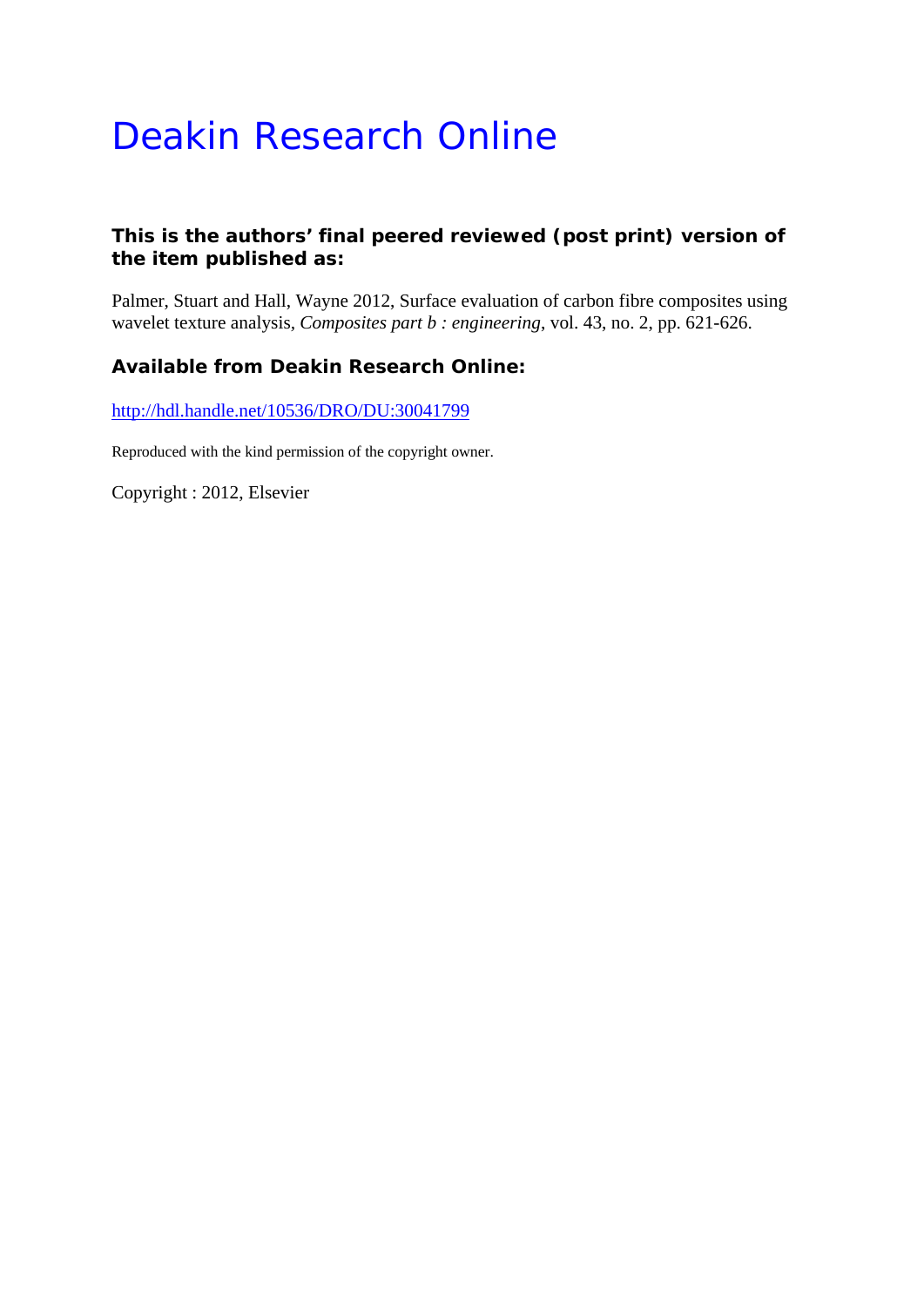Surface evaluation of carbon fibre composites using wavelet texture analysis

Stuart Palmer<sup>a</sup>, Wayne Hall<sup>b</sup>

<sup>a</sup>Institute of Teaching and Learning, Deakin University, Gheringhap Street, Geelong, Australia 3217 <sup>b</sup>Griffith School of Engineering, Griffith University, Parklands Drive, Southport, Queensland, Australia 4222 a Corresponding author. Ph +613 5227 8143, Fx +613 5227 8129

#### Abstract

Strong and lightweight fibre reinforced polymeric composites now dominate the aerospace, marine and low-volume automotive sectors. The surface finish on exterior composite panels is of critical importance for customer satisfaction. This paper describes the application of wavelet texture analysis (WTA) to the task of automatically classifying the surface finish of carbon fibre reinforced plastic (CFRP) samples into two quality grades. Automatic classification was successful for all but four samples out of 14400 classification trial configurations, representing 403200 sample classification attempts (28 attempts per configuration). This work establishes the principle of WTA as a basis for automatic surface finish classification of composite materials.

Keywords: A. carbon fibre, D. surface analysis, E. automation, wavelet texture analysis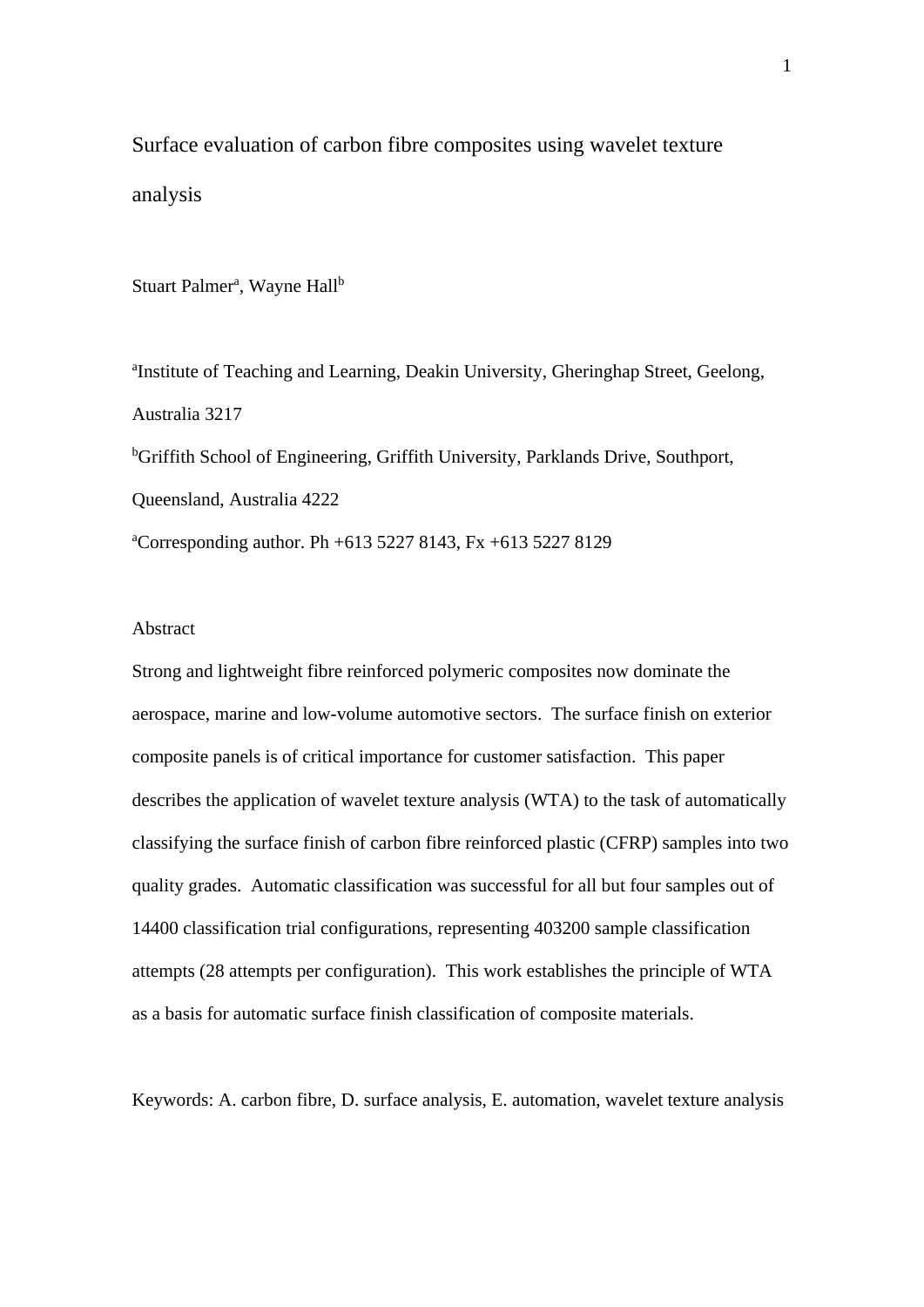#### **1. Introduction**

Strong and lightweight fibre reinforced polymeric composites (for example, Glass-fibre Reinforced Plastic, GRP, and Carbon Fibre Reinforced Plastics, CFRP) now dominate the aerospace, marine and low-volume automotive sectors. More recently, environmentally-friendly fibre reinforced composites based on natural fibres and biobased resins are also finding favour. The mechanical properties of advanced composites are essential for their structural performance, but the surface finish on exterior composite panels is of critical importance for customer satisfaction [1]. Customers demand a flawless (Class A) surface finish, but this can be difficult to achieve on composite surfaces. Dry spots can occur in wet lay-up processes, and the strong reinforcement fibres can 'read through' to the exterior surface, spoiling the cosmetic appearance [2]. While it important that there is further research into materials and manufacturing process to improve surface finish [3], it is essential that composite manufacturers have reliable and repeatable methods for evaluating surface texture. To date, assessment of surface finish quality has tended to be based simply on human visual observation. While this method has been found to deliver results that are acceptable to customers, it is generally performed using several observers in order to produce statistically meaningful results [4], and is therefore time-consuming and not directly adaptable to the automated manufacture of composite products [5].

Systems for the objective assessment of surface quality do exist – divided into two categories: contact measurement (generally employing a stylus used to trace a profile of the surface under examination) and non-contact measurement (generally employing optical sensors to capture an image of the surface under examination that is then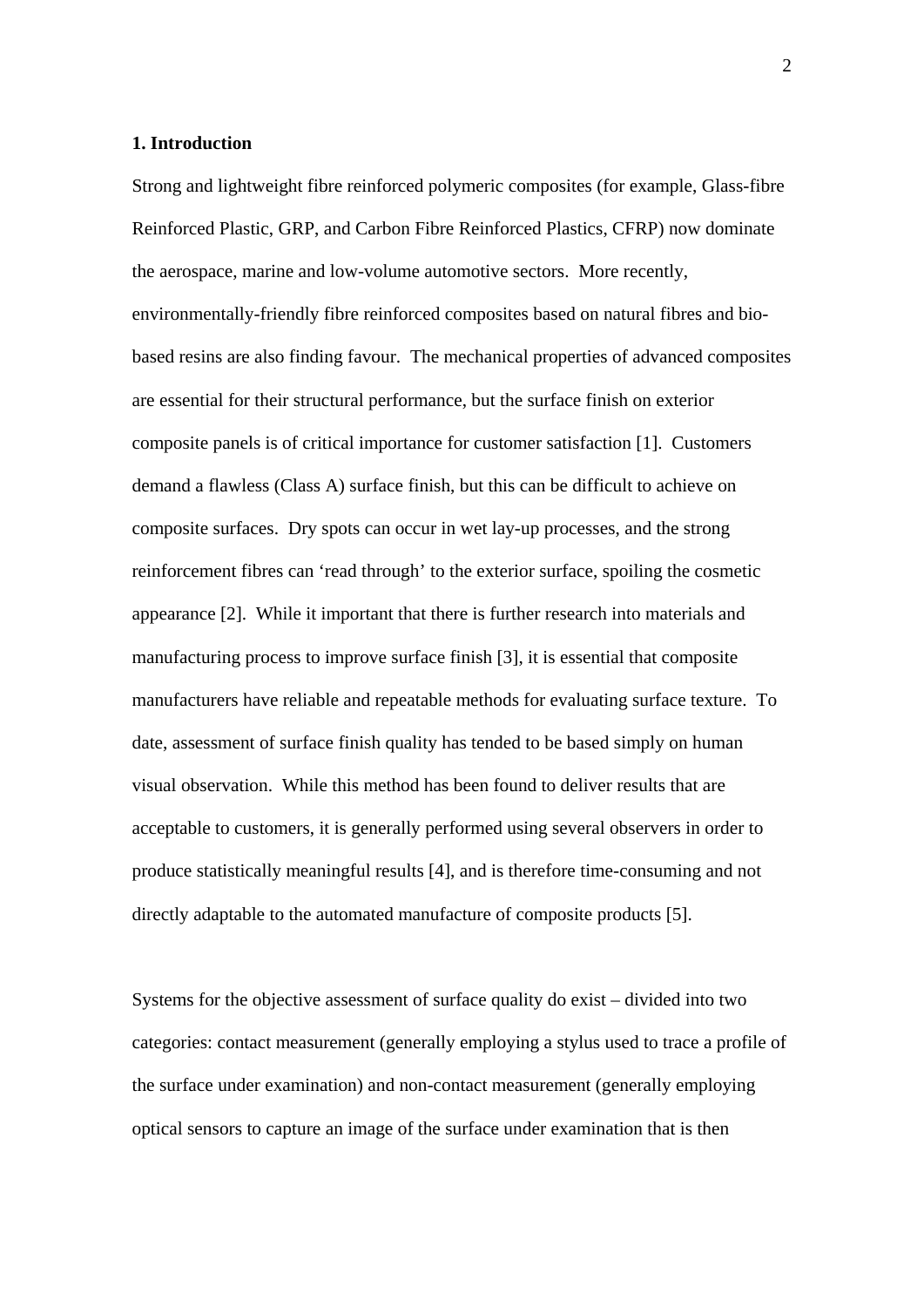processed by computer). Both types of system are capable of accurate measurement of specific surface parameters, but currently struggle to replicate the human visual assessment of surface finish [5], and commercially available systems (for example, the BYK-Gardner Wave Scan DOI instrument is used to assess surface finish [6]) are typically very expensive. A non-contact computer vision system has been demonstrated in a reinforced polymer composite manufacturing application to provide good results in evaluating standard surface roughness parameters [7].

It has been observed that many types of engineering surfaces contain textural features at multiple scales [8], and may be fractal (self-similar at different scales) in nature [9, 10]. While there exist a number a numerical methods for characterising engineering surfaces, many require that the distribution of surface features is stationary (i.e., the frequency content does not vary with location), an assumption that is often not valid [8]. It has been shown that the wavelet transform has the ability to effectively characterise surface profile data that contain multi-scale features and are non-stationary [8], and are fractal in nature [9]. For the comprehensive characterisation of surface features and texture, these inherent abilities of the wavelet transform place "it way ahead of other traditional methods" [11], and are why it is "generally considered to be state of the art in texture analysis" [12].

Wavelet analysis has been applied to the characterisation of material surface parameters. Data from 2D wavelet multiresolution analysis were used as the basis for a successful empirical parametric mapping between material surface images obtained via computer vision acquisition and standard surface roughness parameters obtained using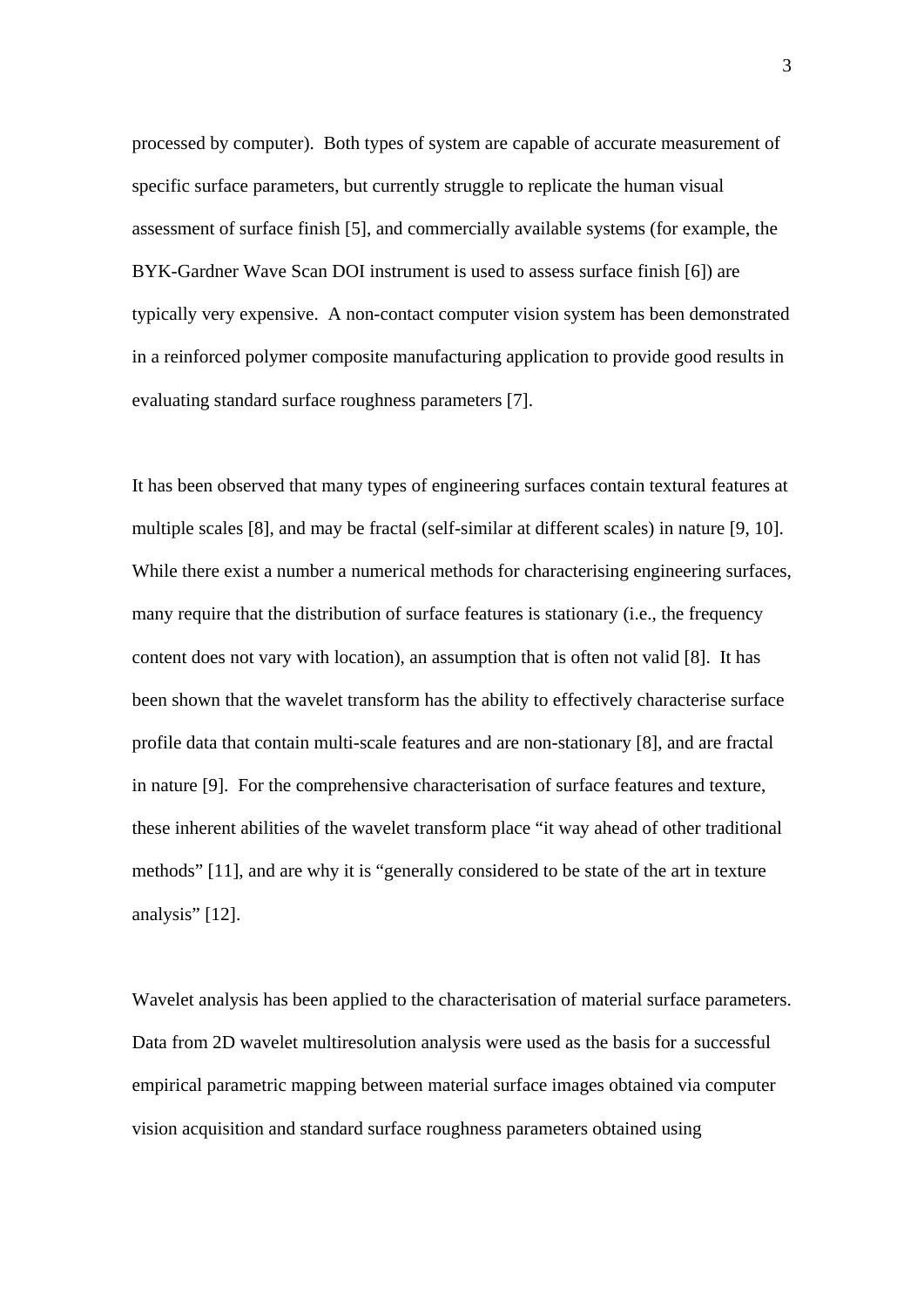conventional stylus measurement [13]. In a study to enhance the surface roughness of polymeric filtration membranes via plasma treatment, a wavelet-based characterisation of surface roughness data was used to establish the optimal plasma treatment duration, and was found to provide a more complete characterisation of surface roughness than standard measures [11]. For the objective assessment of surface features of textiles, wavelet-based analysis of computer vision data was shown to be able to distinguish surface imperfections from the underlying fabric weave [14], and more generally to be able effectively characterise fabric surface texture [15].

Wavelet analysis has also been applied to the analysis of surface characteristics of reinforced polymer composites. The utility of wavelet analysis of eddy current sensor data for the identification of surface defects in CFRP composite materials has been demonstrated [16]. Wavelet techniques have been used to analyse surface data to characterise and understand the hydrophobic characteristics of epoxy nanocomposite surfaces [17]. Wavelet analysis has also been used more widely in the identification and characterisation of internal defects in reinforced polymer composites [18, 19].

It has been observed that for resin transfer moulded composite plates with surfaces that have approximately similar quality, human visual observation generally outperforms objective (mathematical) methods in the differentiation of sample surface quality – possibly because the standard surface roughness parameters commonly used may not provide an unambiguous indicator of surface quality that agrees with human visual assessment [5]. Direct measurements of standard surface roughness parameters yields only height information about the morphology of a surface and not a total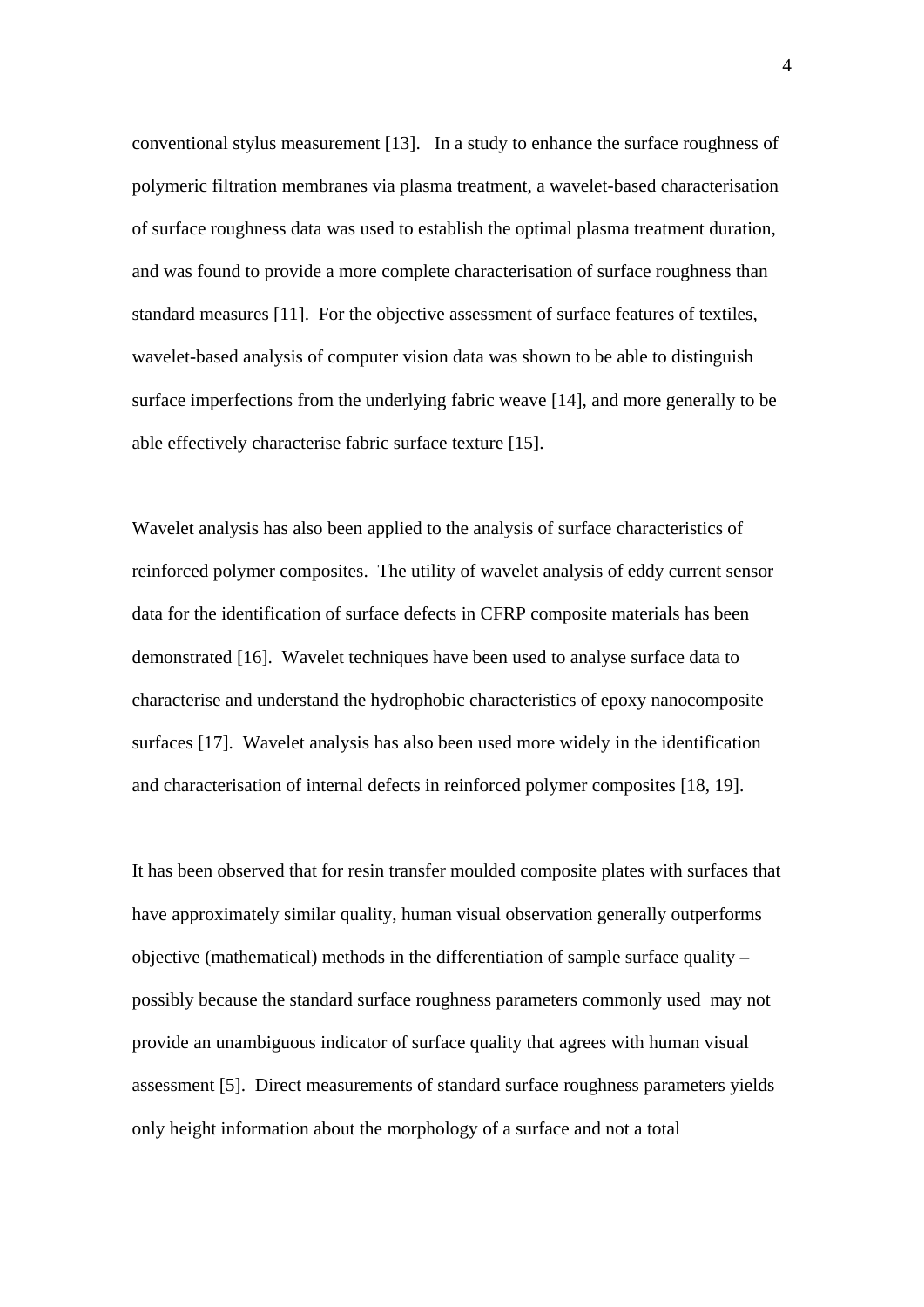characterisation of a surface [11]. The desirability of objective techniques for the characterisation of surface quality of reinforced polymer composites that can provide the same results as a human subjective evaluation is noted [5].

Physiological experiments have shown that the visual cortex appears to perform a 2D multi-scale decomposition of the visual field into a range of frequency bands/channels [20]. There is considerable similarity between the wavelet transform and biological visual systems. This similarity has resulted in its use in biologically inspired computer vision systems [21]. The 2D wavelet transform is a mathematically robust analysis tool for the characterisation of material surface finish data in ways analogous to human visual processes, and offers practical and rigorous methods for the objective classification of surface quality. This paper demonstrates the application of wavelet texture analysis methods to the task of automatically classifying the surface finish properties of CFRP samples into two quality grades. We seek to establish the feasibility of this approach as the basis for automated non-contact classification of composite surface finish using image analysis methods analogous to the functioning of the human vision system.

## **2. Material and methods**

To assess the feasibility of wavelet texture analysis for objective assessment of composite surface finish, two CFRP sample panels (150 mm x 150 mm) were created. The CFRP panels comprised two layers of  $200g/m^2$  carbon fibre plain weave cloth (supplied by ATL Composites – code ZP200) impregnated with epoxy resin (R180 epoxy resin and epoxy hardener H180 standard - supplied by Fibre Glass International,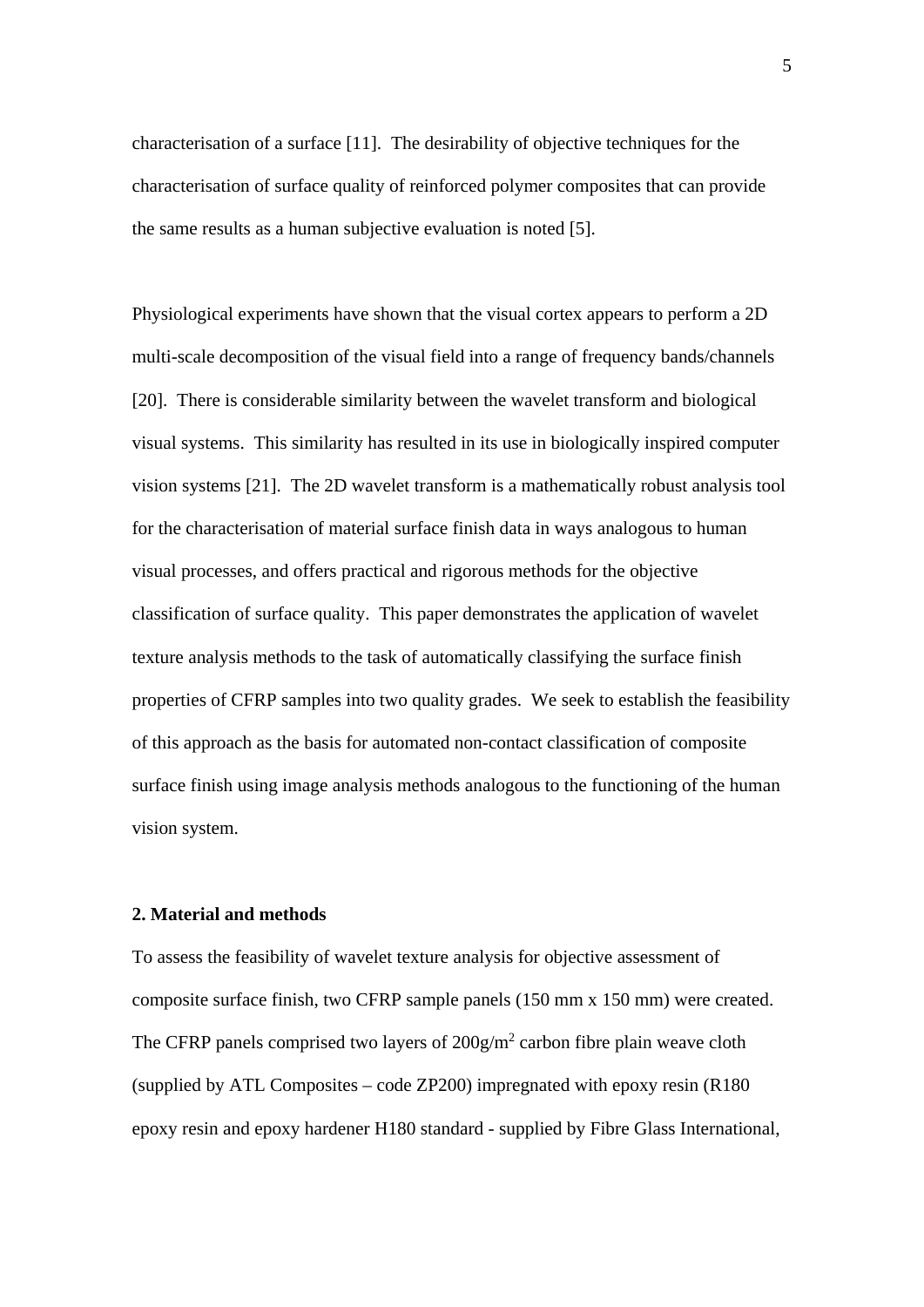FGI). The carbon fibre cloth was placed on a pre-released flat glass mould surface and resin and hardener mix was introduced by hand using brushes. The panels were backed with a plywood base for flexural stiffness and then vacuum bagged. To create two different surface finishes ('good' and 'bad'), the carbon fibre cloth on the 'bad' panel was not fully wet-out. Insufficient resin resulted in dry areas that were clearly evident at the intersection/cross-over between the warp and weft of the weave. A significantly better finish (less dry spots) could be observed on the 'good' panel when compared to the 'bad' panel. Curing occurred under atmospheric conditions. We purposefully elected to use an un-coated composite in the work presented here; the combination of the visible textile weave construction and the surface finish properties presents a more challenging image analysis/classification task for the proposed WTA method than a coated surface, which removes/hides the potentially confounding visual element of the weave structure.

The two sample panels were scanned at 600 pixels per inch (approximately 236 pixels per cm) using a Hewlett-Packard HP3200C flatbed scanner to yield high resolution 8 bit (256 grey scale) images. These high resolution scans where then separated into 16 sections each with some overlap, yielding 32 sample images – 16 each of good and bad. All numerical analyses described hereafter was performed using the Matlab computing environment [22]. The wavelet analysis method is expedited by images that have linear dimensions of an integer power of two. To this end, all 32 sample images were sized to be 1024 by 1024 pixels for testing. Fig. 1 and Fig. 2 show typical 'good' and 'bad' sample test images produced in this manner.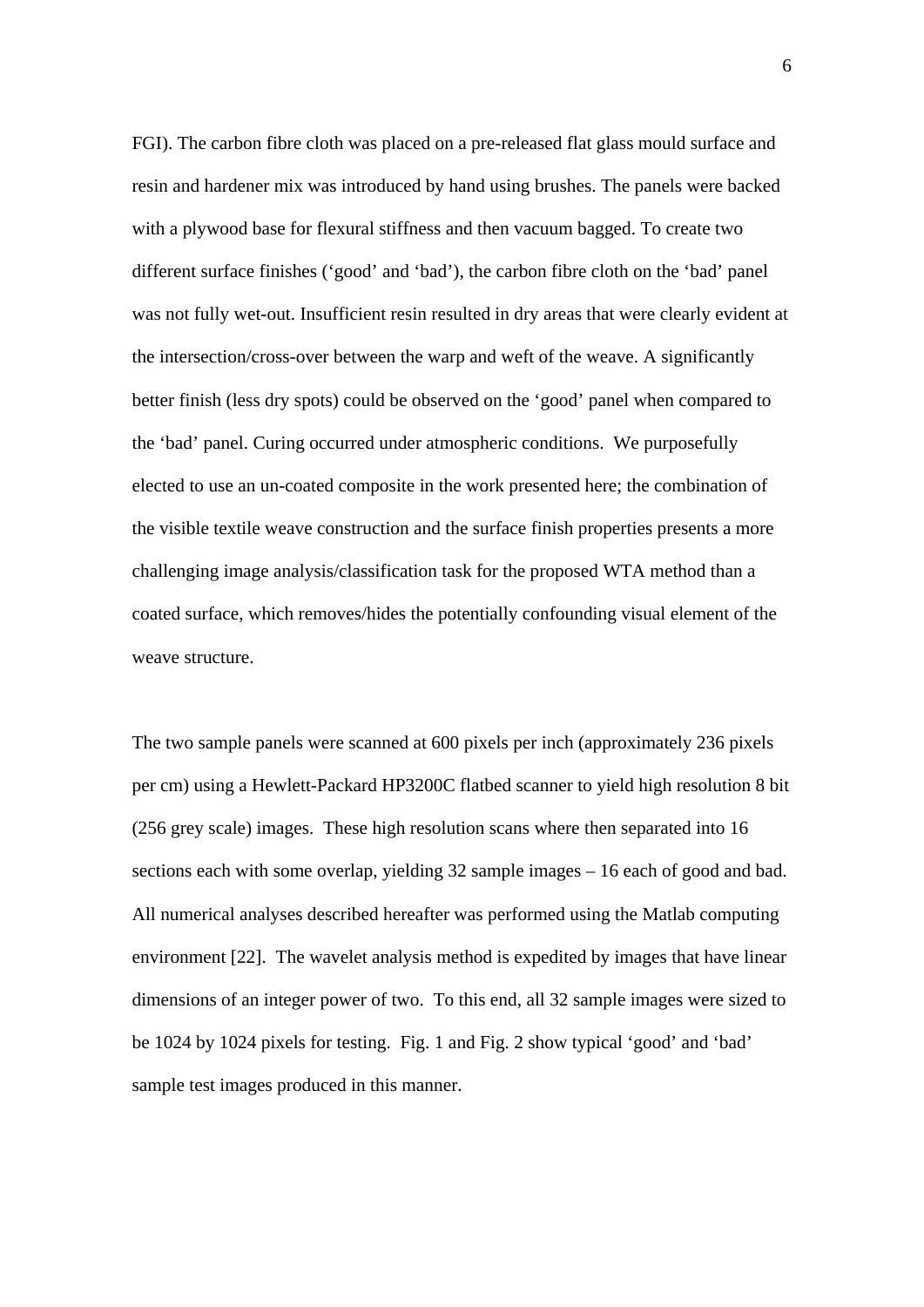

Fig. 1. A typical 'good' sample.



**Fig. 2.** A typical 'bad' sample.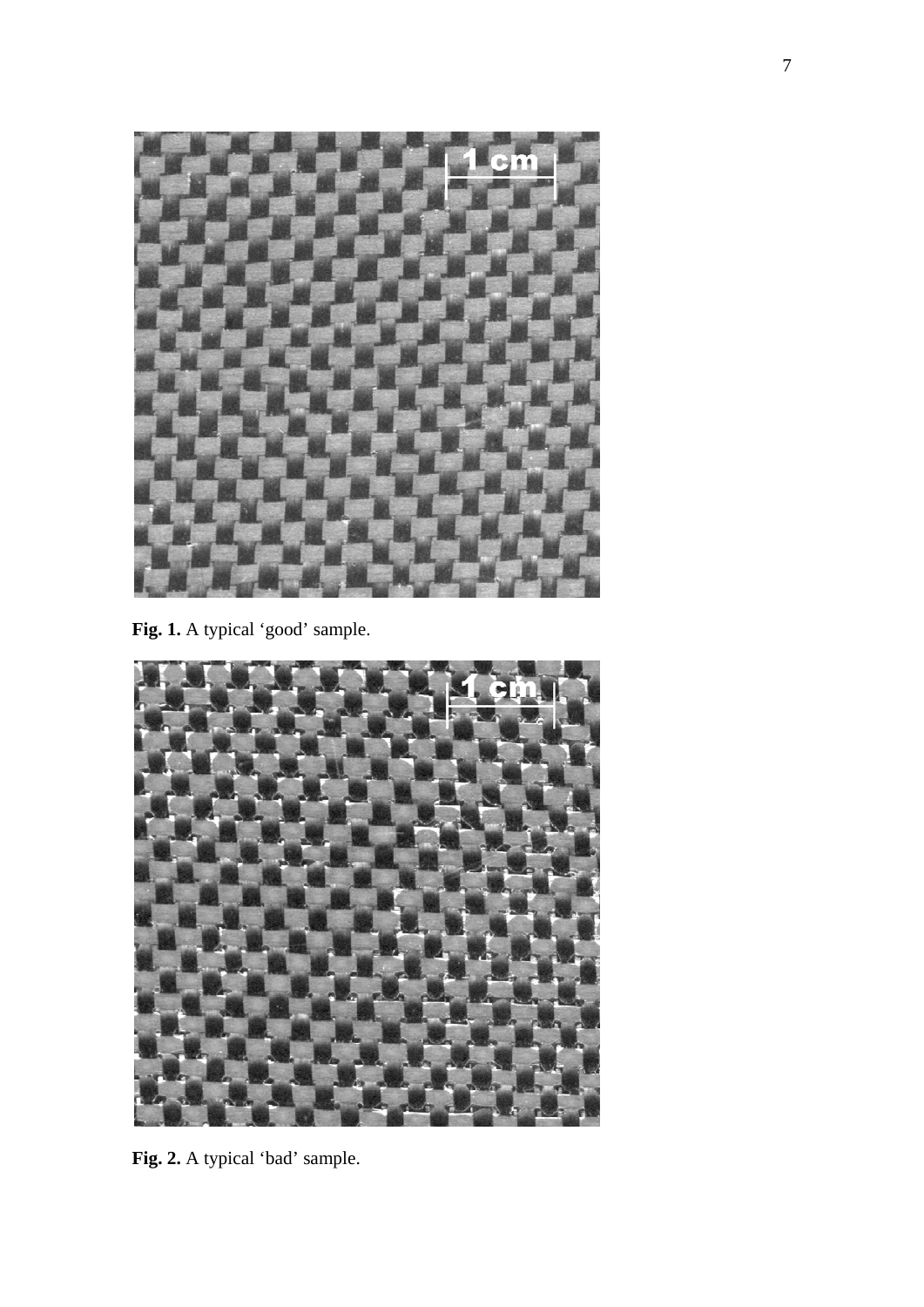Fig. 3 shows a typical horizontal data cross section from a 'good' sample. Higher data values represent lighter (whiter) elements in the sample image. The fibre plain weave 'under and over' warp and weft structure is readily apparent. Fig. 4 shows a typical horizontal data cross section from a 'bad' sample. The same basic weave structure is apparent in the data, but overlaid on this, at points in the horizontal cross section, are extreme (both high and low) pixel values caused by the dry spots on the bad panels.



**Fig. 3.** A typical horizontal image data cross section from a 'good' sample.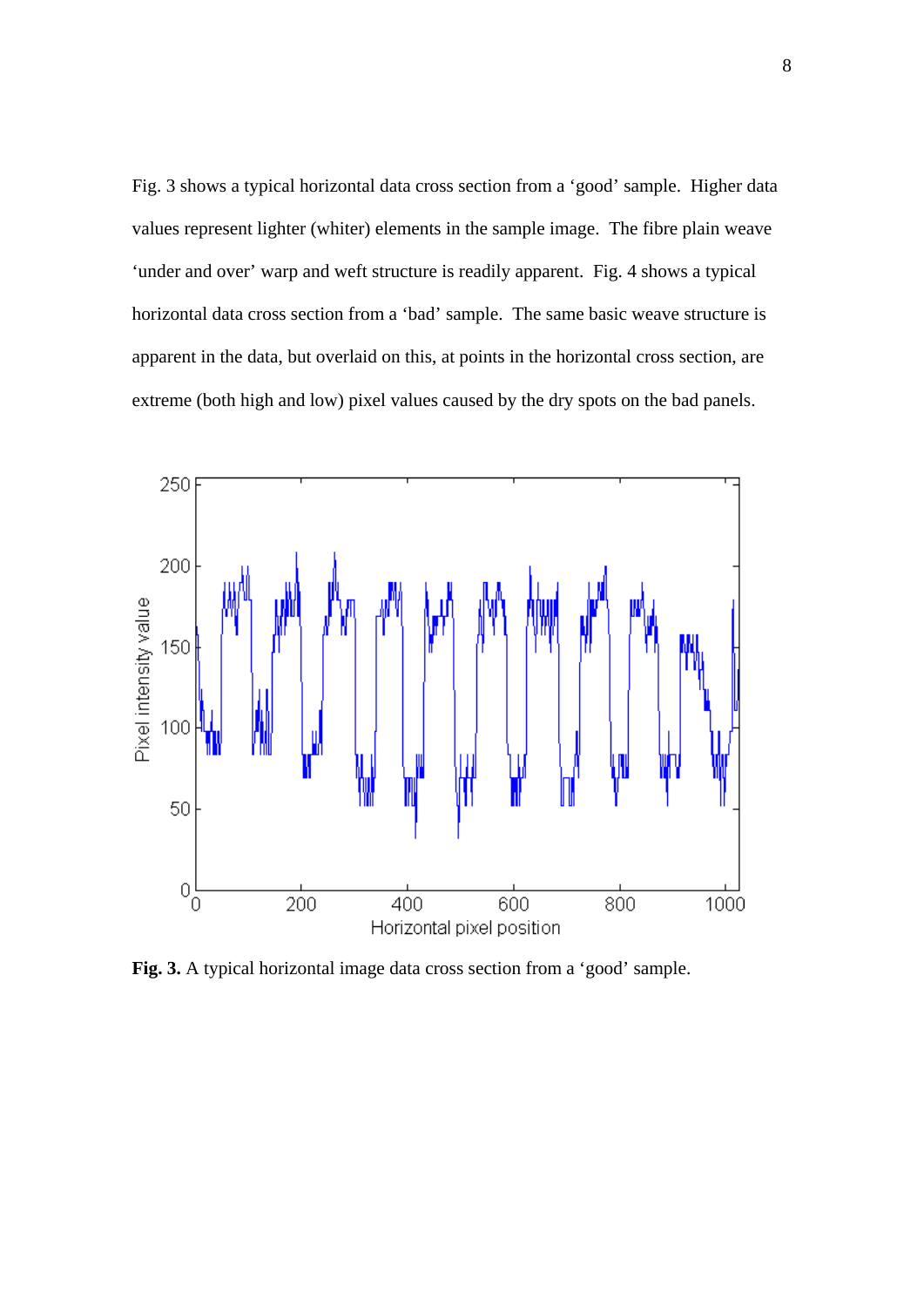

**Fig. 4.** A typical horizontal image data cross section from a 'bad' sample.

Detailed mathematical treatments of the wavelet transform are available elsewhere [23], but, in principle [24], the one-dimensional continuous wavelet transform (1DCWT) involves the comparison of a small waveform (wavelet – a time-limited waveform with particular mathematical properties) with a section of the data under test. The process produces a coefficient that represents the 'match' between the data and the wavelet. The wavelet is translated by a small distance, and the comparison is repeated, in this way, the 1DCWT provides characteristic information about the data that is localised in position. Then, the wavelet is dilated (scaled up) and the process is repeated over a range of scales. Each different scale produces characteristic information about the image localised in scale (which can be related to spatial frequency). Rather than calculating the 1DCWT at every possible scale and position, if we choose a wavelet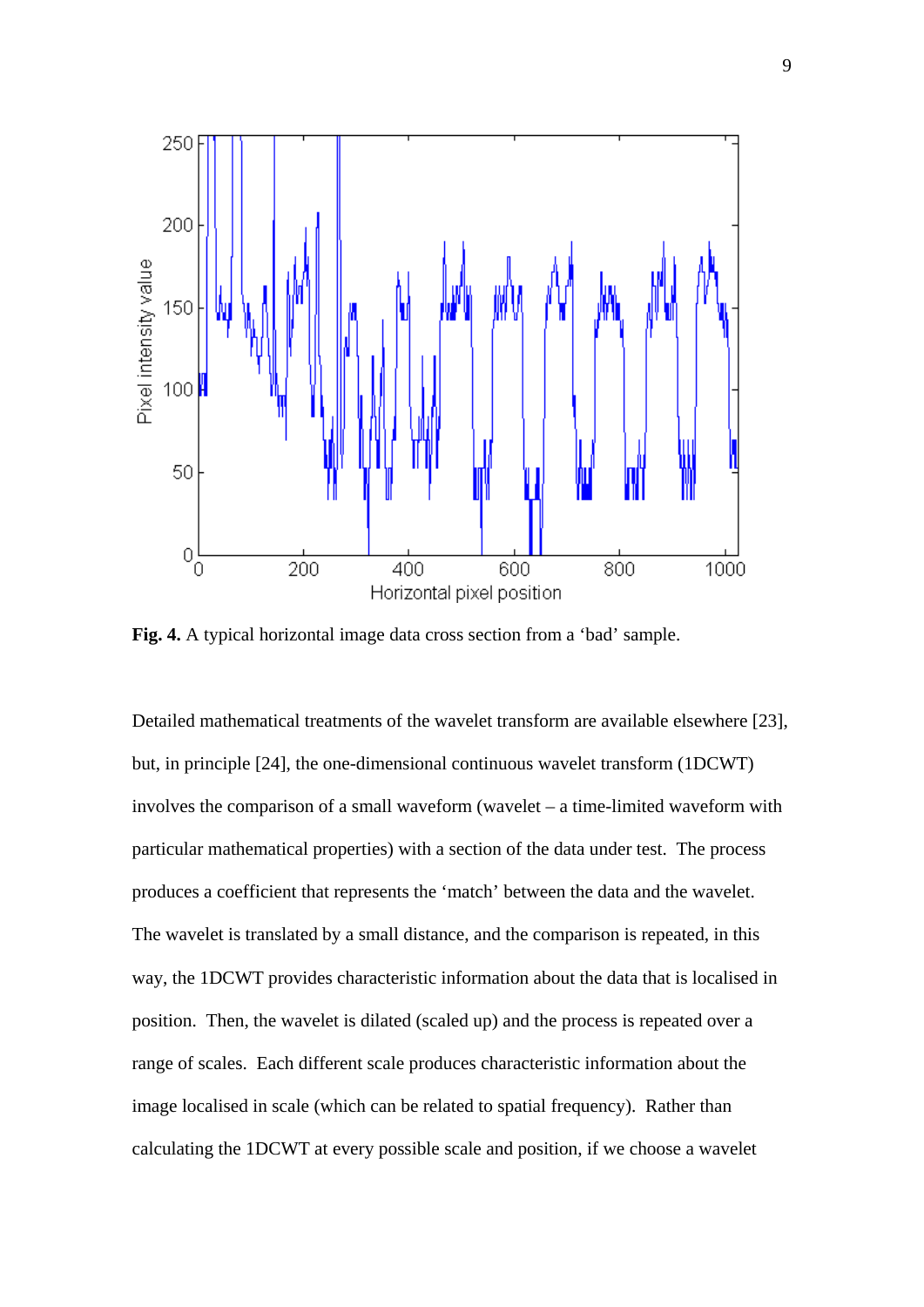basis function that is orthonormal and compactly supported (bounded in time), as well as choosing scales and positions based on powers of two, we have the commonly used orthogonal form of the discrete wavelet transform (DWT). At each analysis scale the DWT yields 'approximation' coefficients that represent low frequency (high scale) components of the data/signal, as well as 'detail' coefficients that represent high frequency components of the signal. The approximation forms the input to the analysis for the next successive scale decomposition, and the detail is a measure of the match between the signal and the wavelet at the current analysis scale. The multi-scale decomposition of the source data by iterative DWT analysis is known as 'multiresolution analysis'. The DWT can be extended into two dimensions for the analysis of 2D data, such as surface profile data or images. Here, the analysis at each scale yields an approximation of the original image and three sets of details that represent the horizontal, vertical and diagonal details in the original image. This is the two dimensional discrete wavelet transform (2DDWT).

Wavelet analysis requires the selection of a wavelet basis for the multiresolution decomposition. There are no definitive rules for selecting the 'best' wavelet for a particular analysis application [25, 26], though shape similarity between the wavelet function and the features in the data to be analysed is one of the selection criteria noted in the literature [27]. A heuristic technique of analysing sample data with a range of candidate wavelets and applying selection criteria to identify the optimal analysis wavelet is also described [26, 28]. In the application described here, we use the Daubechies wavelet with three vanishing moments (db3). Other wavelet bases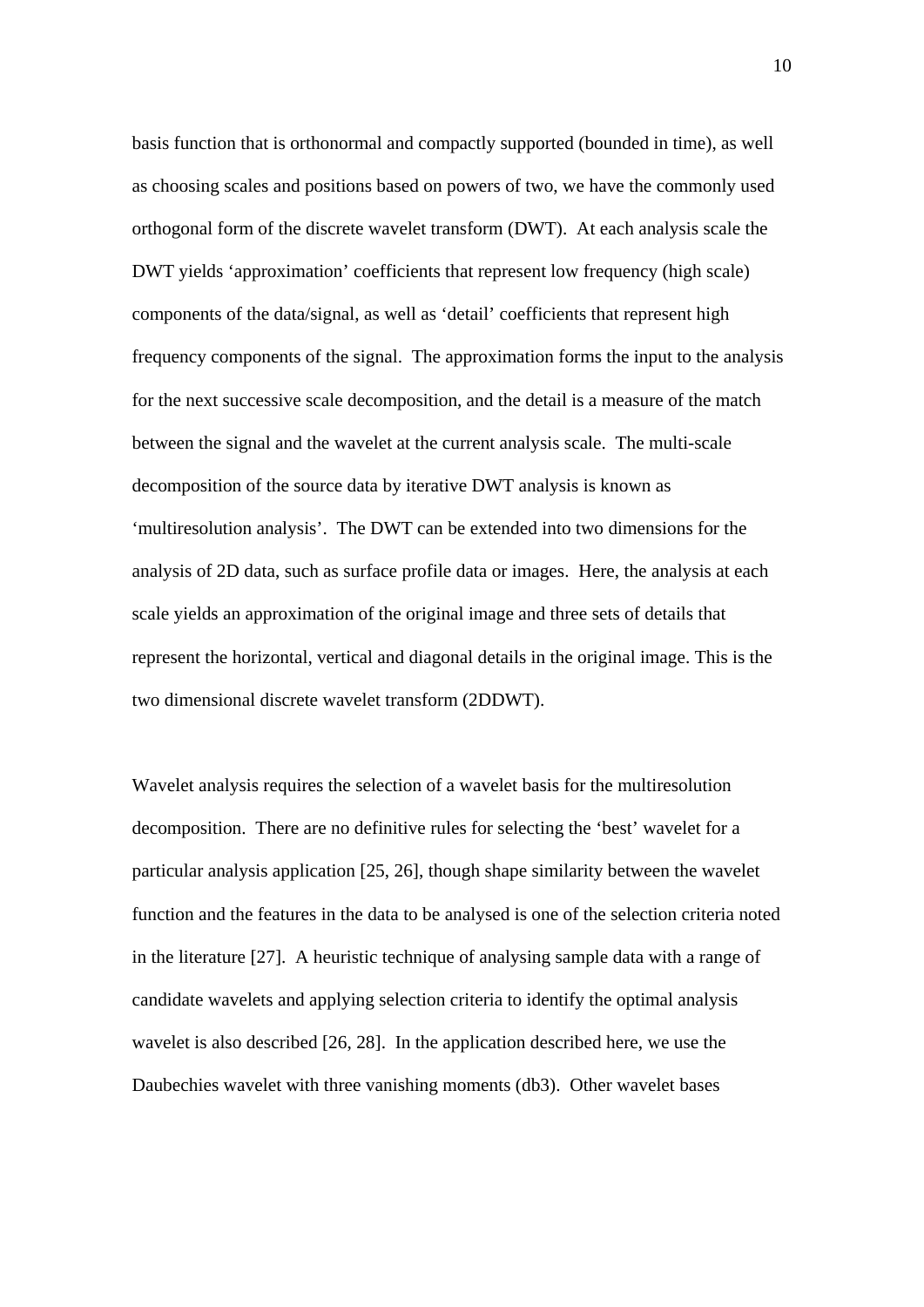produced essentially similar results, but the db3 wavelet basis yielded the best classification results.

Wavelet texture analysis (WTA) creates a texture feature vector based on the wavelet detail coefficients (*cD*) from all decomposition levels and horizontal, vertical and diagonal orientations. This permits a rich representation of the texture in the image to be used as a basis for classification that includes features related to both scale and orientation. The final approximation coefficients resulting from a 2DDWT multiresolution decomposition usually represent the background lighting or illumination variation and hence are generally not included as a textural feature. In this case, the elements of the texture feature vector are constructed from an energy measure of each set of wavelet detail coefficients. A range of energy measures are possible [12]; here we use the square of the Frobenius norm of the wavelet detail coefficients, normalised by the size of the coefficient set, as the energy measure. The construction of the texture feature vector for each sample image is given by Eq. (1):

$$
E_{jk} = \frac{1}{M \times N} \left\| c \mathbf{D}_j^k \right\|_F^2 \left( -J \le j \le 1; k = h, v, d \right) \tag{1}
$$

where *j* is the wavelet analysis scale/level, *J* is the maximum analysis scale, *k* is the wavelet detail coefficient set orientation (horizontal, vertical or diagonal), and *M×N* is the size of the coefficient set. Hence, the texture feature vector for each sample contains 3*J* elements. In the application described here, five levels of wavelet decomposition were sufficient, so each texture vector used contained 15 elements. The square of the Frobenius norm of matrix A is defined as: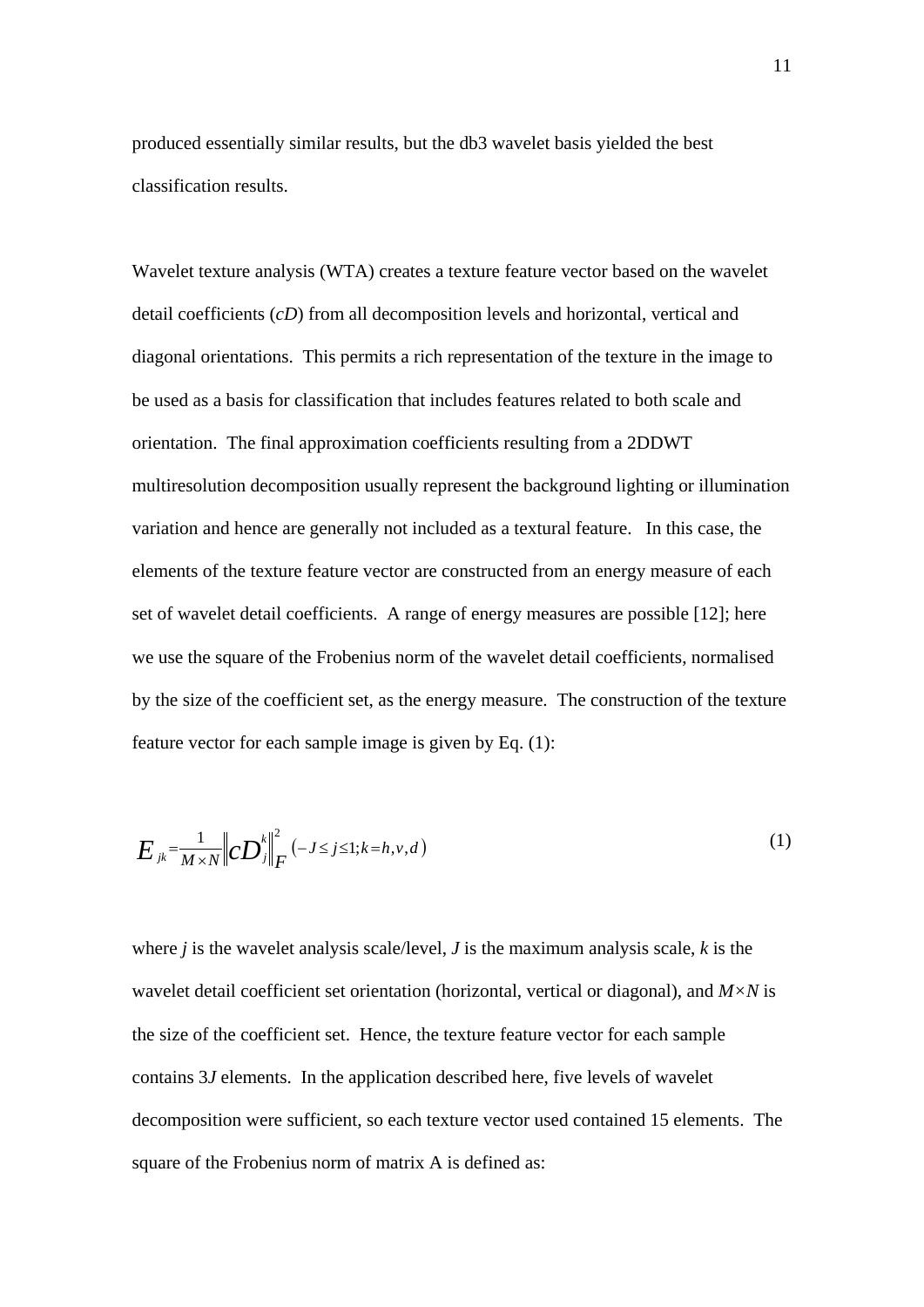$$
\left\| \mathbf{A} \right\|_F^2 = \sum_{i,j} \left| a_{ij} \right|^2 \tag{2}
$$

The texture features vectors for all of the test samples can be used in multivariate analysis to classify the samples. Principal components analysis (PCA) transforms a set of correlated variables into a smaller set of uncorrelated variables called 'principal components'. PCA is often used as an initial step in multivariate analysis, and can help to assess the actual dimensionality of the data [29]. PCA uses linear matrix algebra to generate the principal components from the original variables such that each principal component is a linear combination of the original variables, and, taken together, all of the principal components form an orthogonal basis for the space of the original data, containing no redundant information [30]. The PCA transformation results in the first principal component having the highest variance possible (i.e., accounting for as much of the variability in the original data as possible). Each succeeding principal component subsumes as much of remaining variance in the data as possible, under the condition that it is orthogonal (not correlated) with all the preceding principal components. This process generally results in a small number of principal components embodying most of the information in the original variables, with a rapid fall-off in importance beyond the first few principal components. This relationship is typically visualised in a 'scree plot' of the form shown in Fig. 5. The principal components thus developed can be used as a new set of observation variables for each sample image, but with reduced dimensionality, and hence, simplified subsequent processing. The principal component scores are used as observation vectors in discriminant analysis (DA) to classify the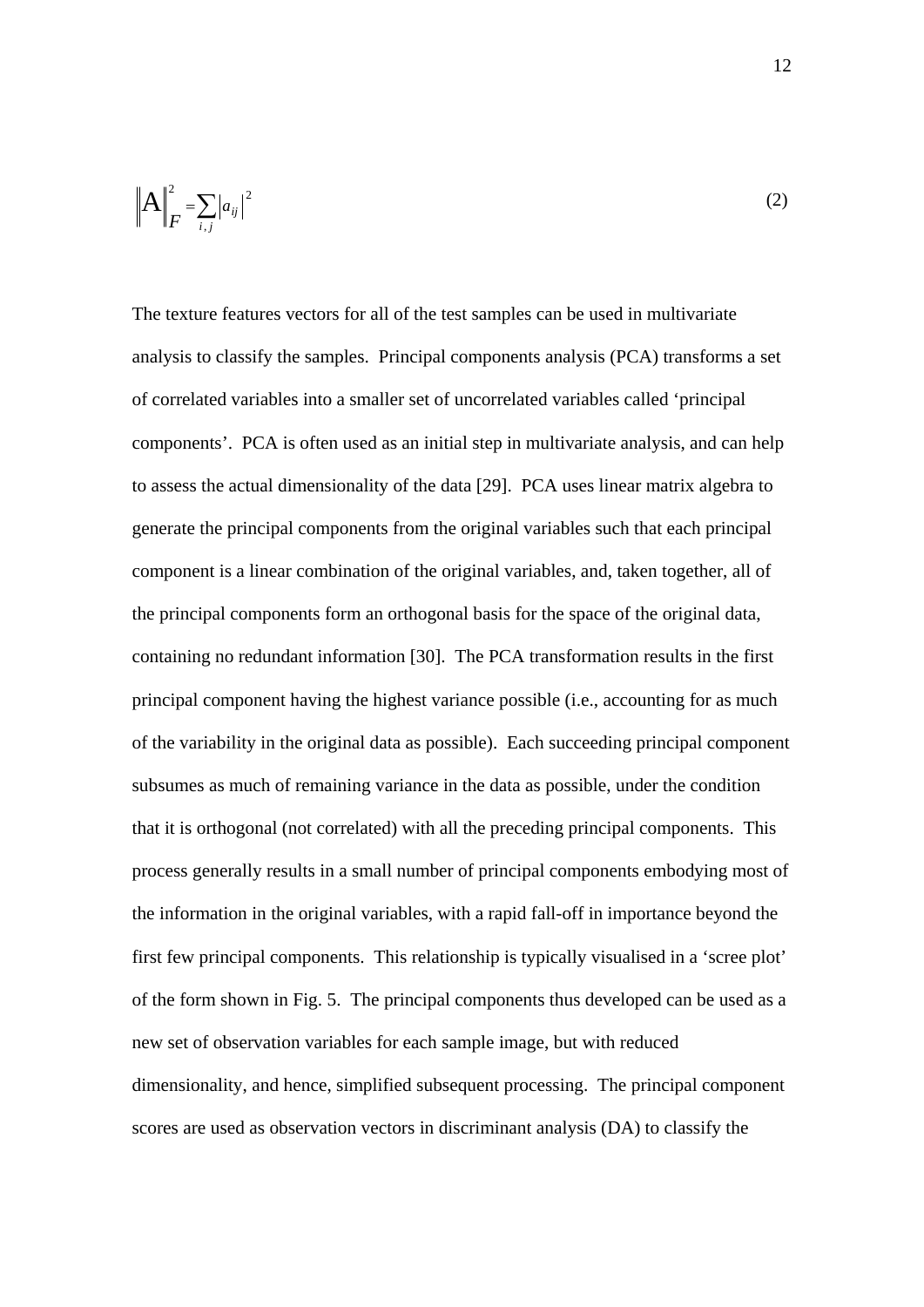sample images. DA is a conventional probabilistic classifier that allocates each observation to the class with which it has the highest posterior probability of membership. In the example presented here, a simple linear classifier is used. It presumes that the each element of observation vector has a normal/Gaussian distribution. Based on a number of 'training' samples of each class of input type (here 'good' and 'bad'), linear partitions (here a single partition) are developed in the multidimensional space of the observation vector elements that are/is then used to automatically classify further 'unknown' samples into input class types. The performance of the classification method can be assessed by using a sub-set of the samples to 'train' the classifier, and the remainder of the samples as test candidates for classification.

## **3. Results and discussion**

The texture feature vectors for all 32 sample images were computed and combined as the input data for PCA. Following PCA transformation, Fig. 5 is a scree plot of the variance in the original image data that is explained by the first three principal components. It can be seen that first principal component explains more than 96 percent of the variance in the original texture feature vector set, and together the first and second principal components account for in excess of 99 percent of the variation in the data. The PCA transformation has reduced the effective dimensionality of the texture feature vectors from 15 to two; in fact, the first principal component alone may be sufficient for classification.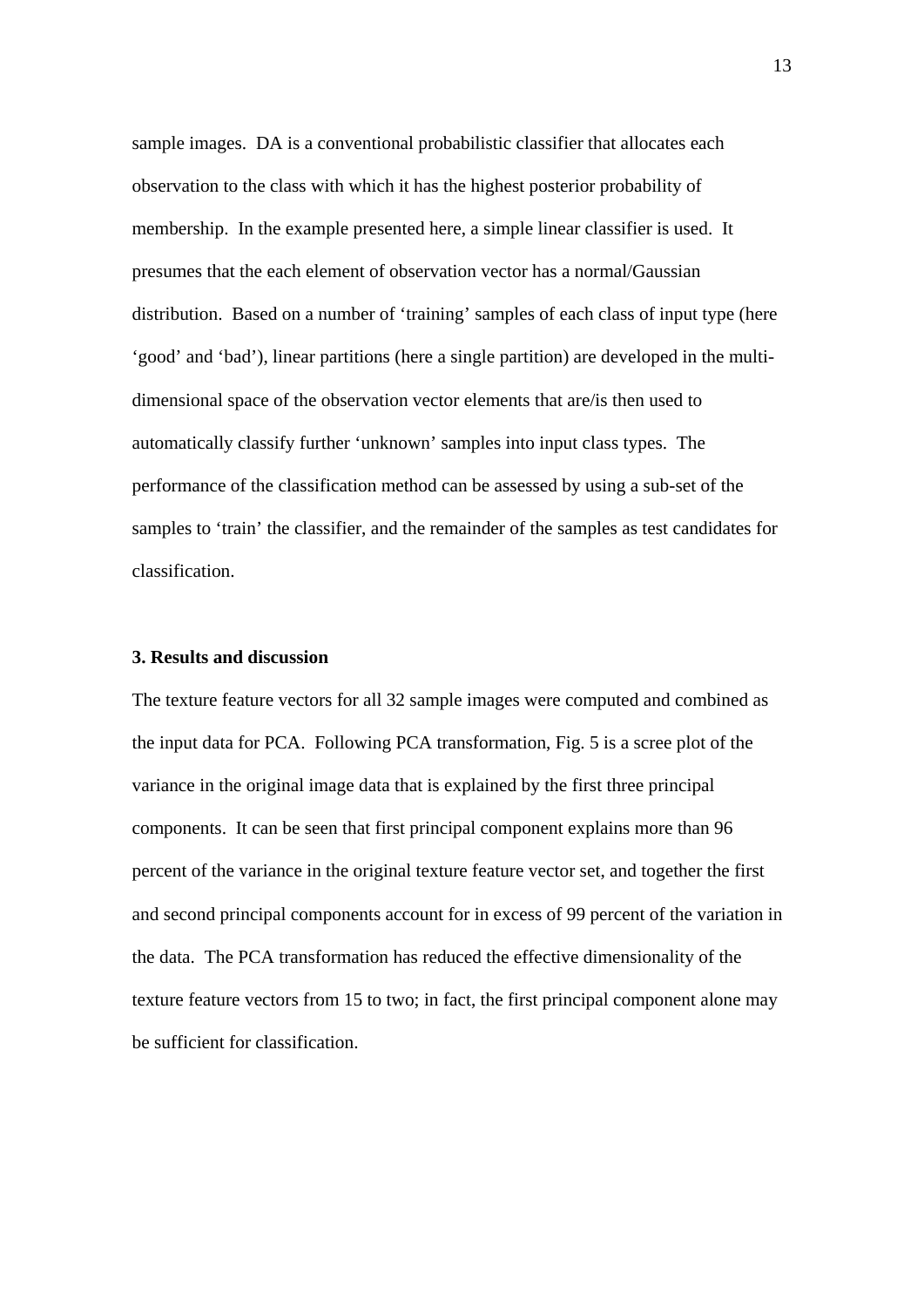

**Fig. 5.** Scree plot of first three principal components showing proportion of the variance explained.

Fig. 6 shows the location of all 32 samples, following PCA transformation, plotted on axes of the first two principal components that have been normalised against their variance. It is clear that the samples separate out into two distinct groupings. The 16 points on the left represent the good samples and the 16 points on the right represent the bad samples.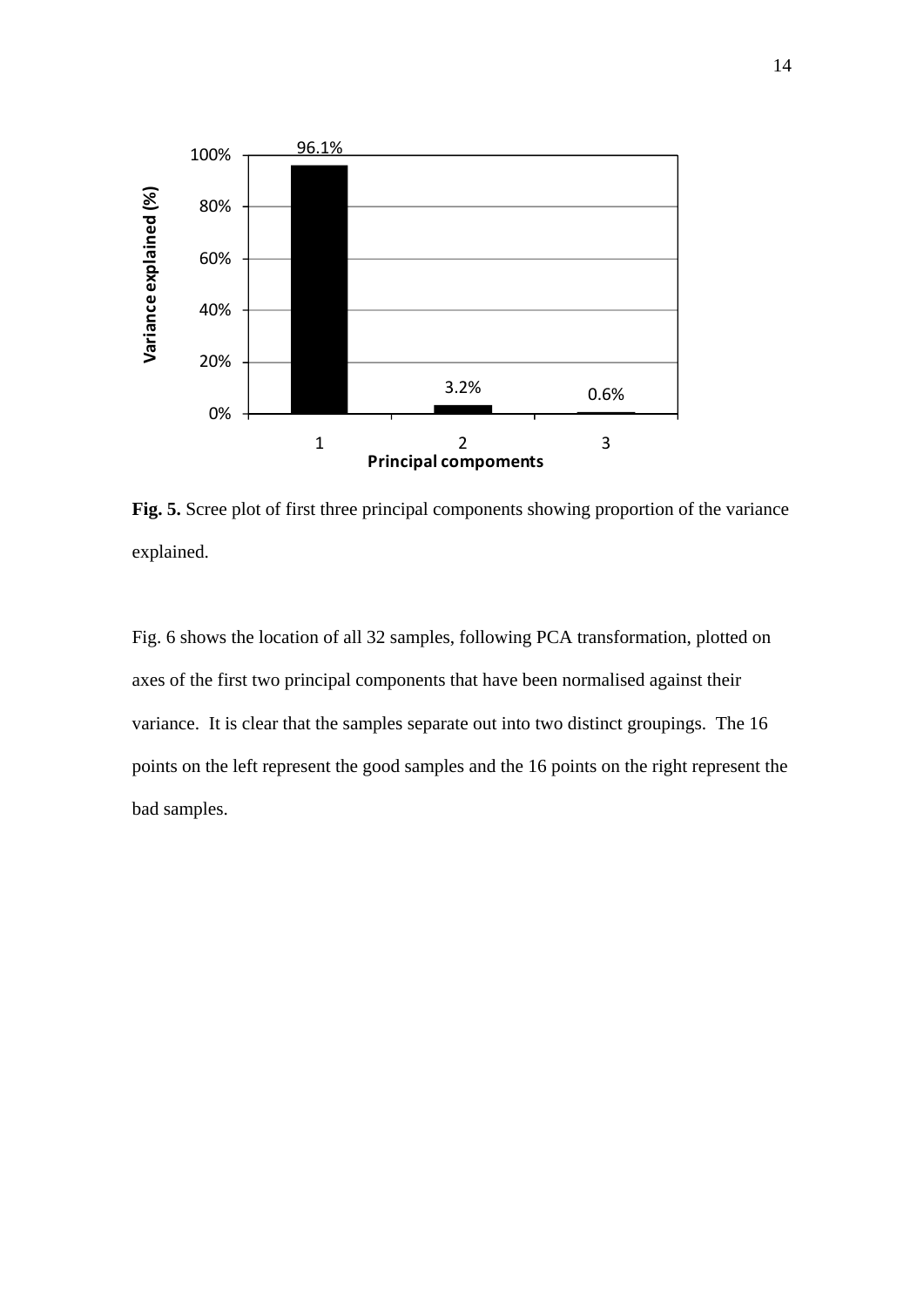

**Fig. 6.** Plot of first two principal components showing the location of all samples. (The circled sample point is the only misclassified sample – see explanation below)

As noted previously, a common approach to the selection of an optimal wavelet basis for analysis is to trial a range of candidate wavelets and to use the one that provides the best results. In this case, the db3 wavelet yielded the best results. Fig. 7 shows the outcomes of the analysis above repeated for a range of other common wavelet bases, including the Daubechies wavelet with one vanishing moment (db1), the Daubechies wavelet with four vanishing moments (db4), the Coiflet wavelet with two vanishing moments (coif1) and the Biorthogonal spline wavelet of order 1.1 (bior1.1). In the same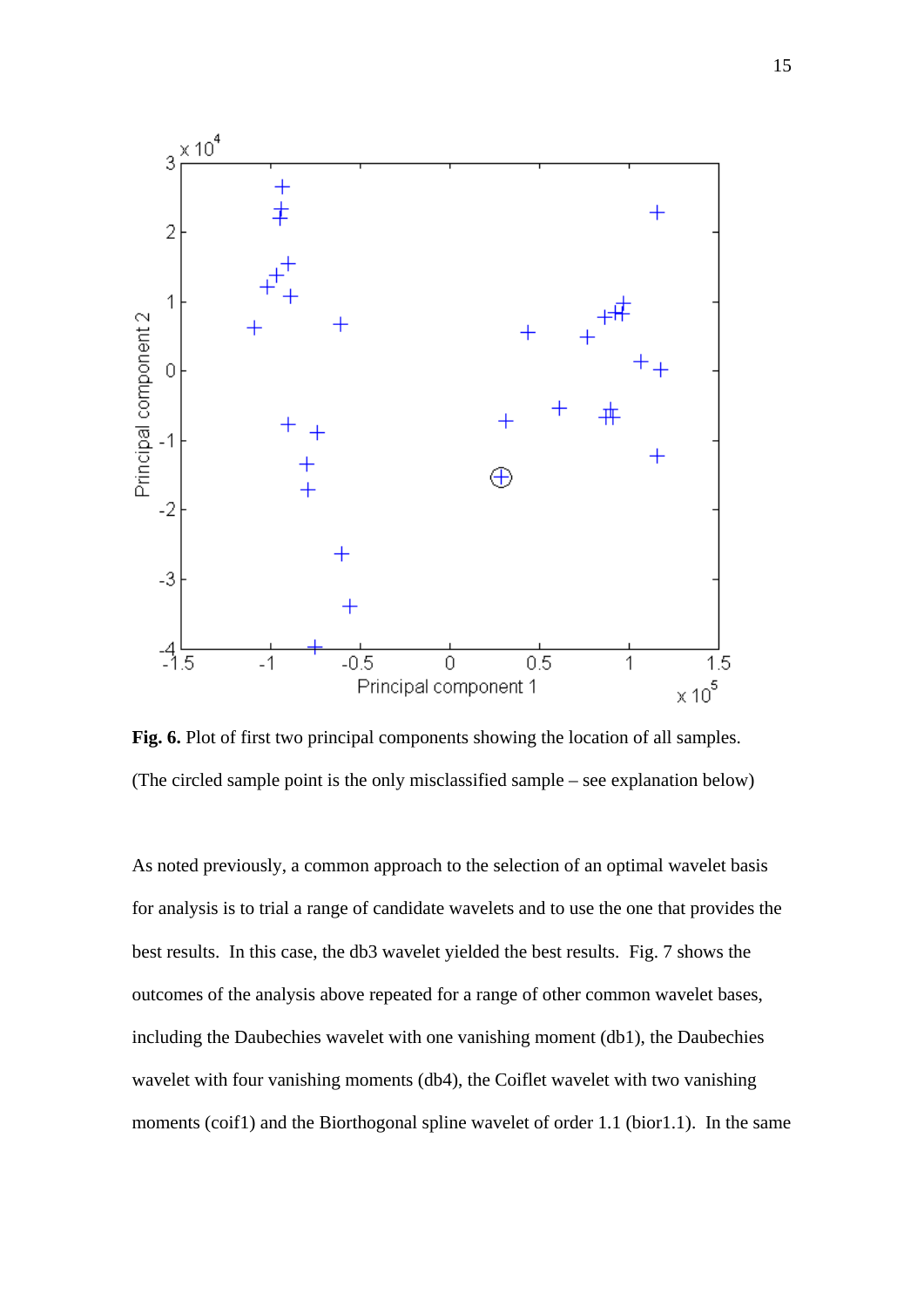fashion as Fig. 6, Fig. 7 shows the resultant plots of the first two principal components for the four additional wavelet bases, and indicates that, while there are differences, the same general results are obtained for all five wavelet bases. That is, while there is some sensitivity in the analysis to the wavelet basis chosen, the good and bad samples separate into two distinct groupings with a clear division between them, suggesting that automatic classification of the groupings will be possible for a range of wavelet bases.

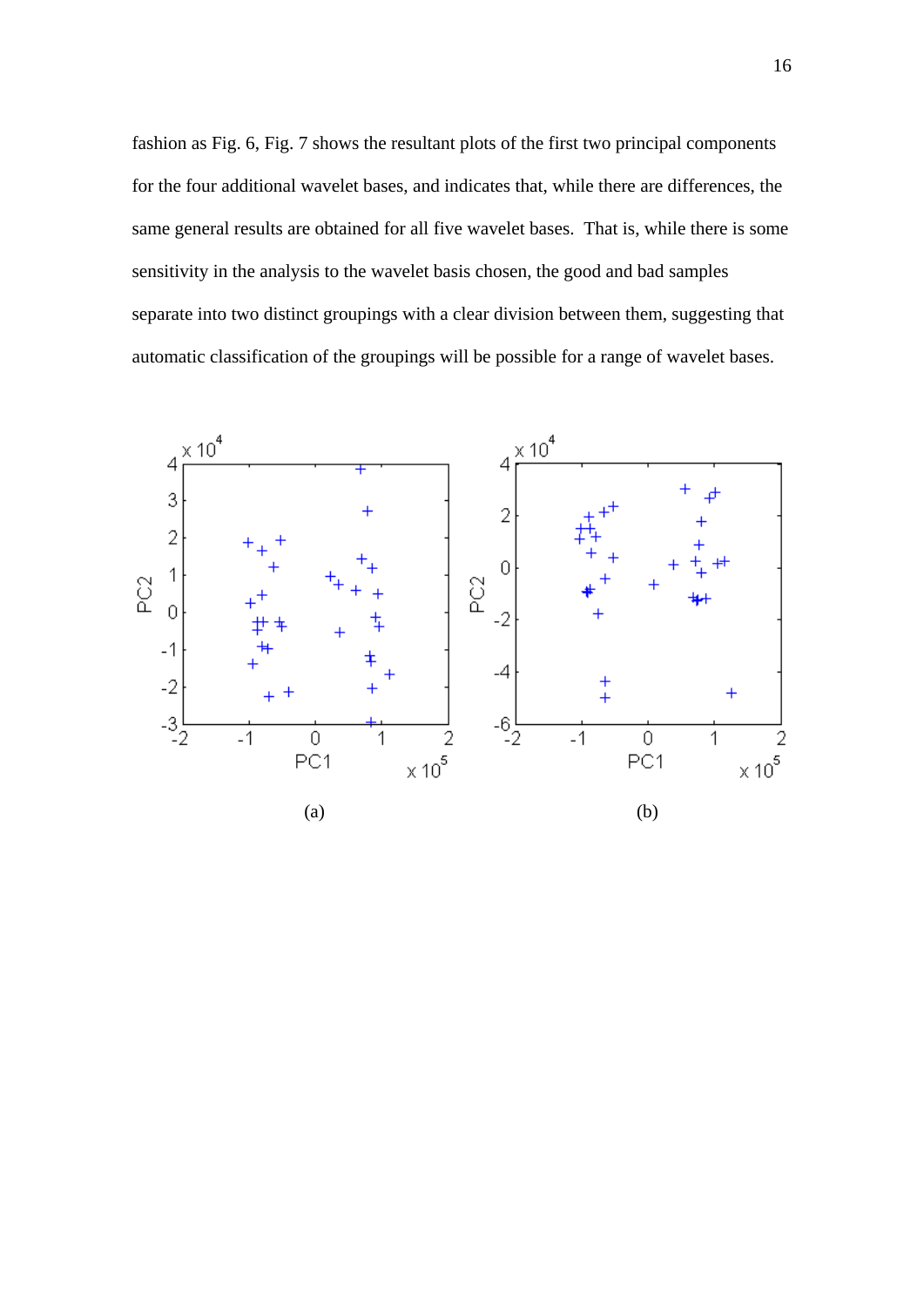

**Fig. 7.** Comparison plots of first two principal components showing the location of all samples, as derived from wavelets (a) db1, (b) db4, (c) coif1 and (d) bior1.1.

As noted above, the PCA process transforms a set of variables into a reduced number of 'principal components', which are linear combinations of the original variables. Based on the main analysis presented in Fig. 6, Table 1 shows the component loadings for each of the five wavelet analysis scales and each of the three analysis orientations for the first two principal components. For example, the first principal component of a sample image is composed of 0.0005 x the energy measure of the scale 1 horizontal wavelet coefficients  $+ 0.0002$  x the energy measure of the scale 1 vertical wavelet coefficients  $+ \dots + 0.0909$  x the energy measure of the scale 5 diagonal wavelet coefficients. It can be seen that the main/largest loading, and therefore main discriminating ability, occurs at the fifth analysis scale.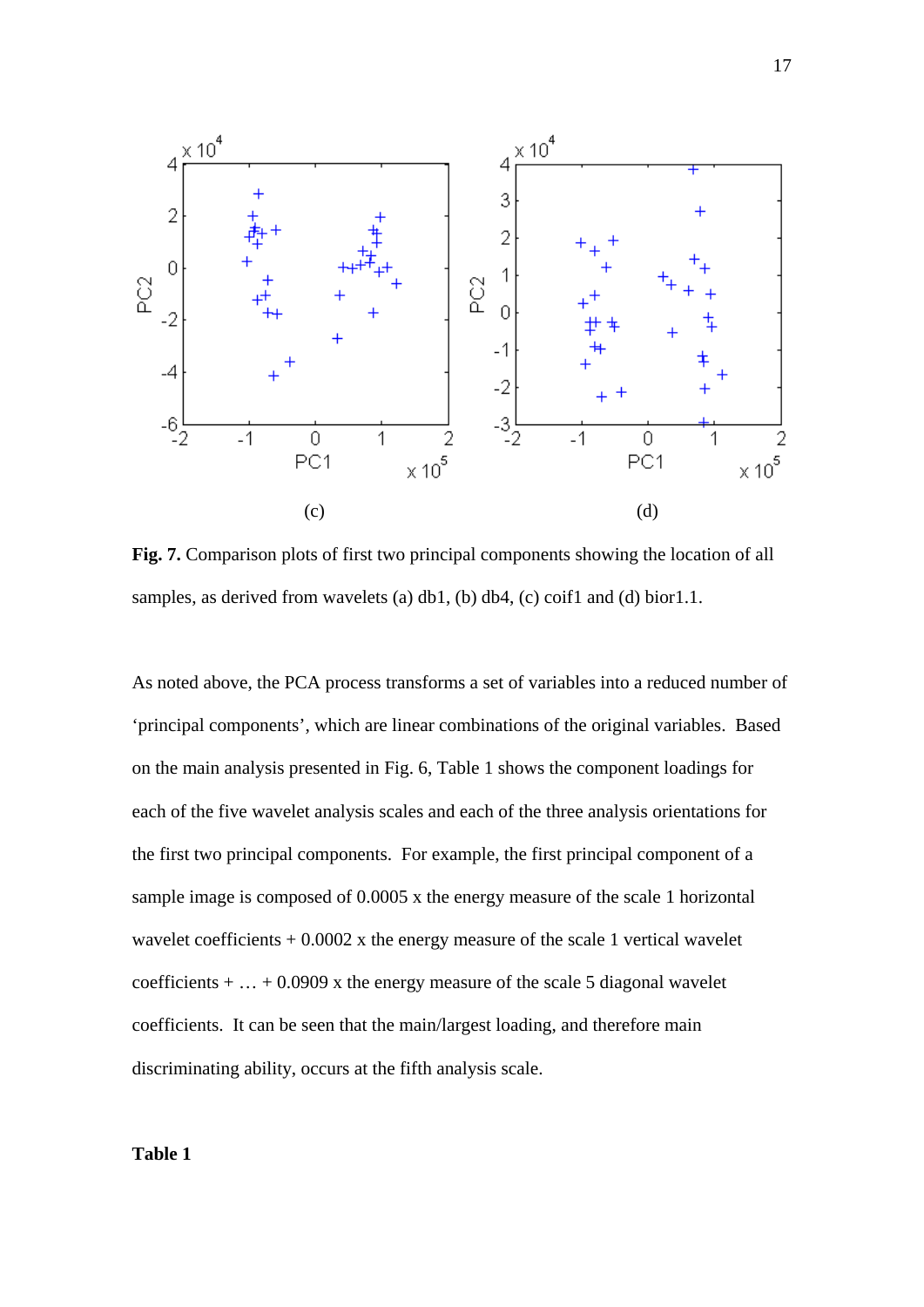|                        |             | Principal   | Principal   |
|------------------------|-------------|-------------|-------------|
| Wavelet analysis scale | Orientation | Component 1 | Component 2 |
| $\mathbf{1}$           | Horizontal  | 0.0005      | 0.0005      |
| $\mathbf{1}$           | Vertical    | 0.0002      | 0.0002      |
| $\mathbf{1}$           | Diagonal    | 0.0001      | 0.0001      |
| $\overline{2}$         | Horizontal  | 0.0047      | 0.0026      |
| $\overline{2}$         | Vertical    | 0.0020      | 0.0010      |
| $\overline{2}$         | Diagonal    | 0.0006      | 0.0004      |
| 3                      | Horizontal  | 0.0379      | 0.0146      |
| 3                      | Vertical    | 0.0199      | 0.0090      |
| 3                      | Diagonal    | 0.0058      | 0.0029      |
| $\overline{4}$         | Horizontal  | 0.1624      | $-0.0236$   |
| $\overline{4}$         | Vertical    | 0.1280      | 0.1063      |
| $\overline{4}$         | Diagonal    | 0.0376      | 0.0051      |
| 5                      | Horizontal  | 0.4319      | $-0.8865$   |
| 5                      | Vertical    | 0.8713      | 0.4377      |
| 5                      | Diagonal    | 0.0909      | $-0.1019$   |
|                        |             |             |             |

Wavelet analysis component loadings for first two principal components

Given that virtually all of the variance in the original texture feature vector set is explained by the first principal component (PC1), it was decided to use PC1 solely as the basis for automatic classification by DA. Fig. 6 visually confirms that PC1 should be a good basis for classification, and that a simple linear discriminant function should be adequate to classify between good and bad samples. The DA process takes some of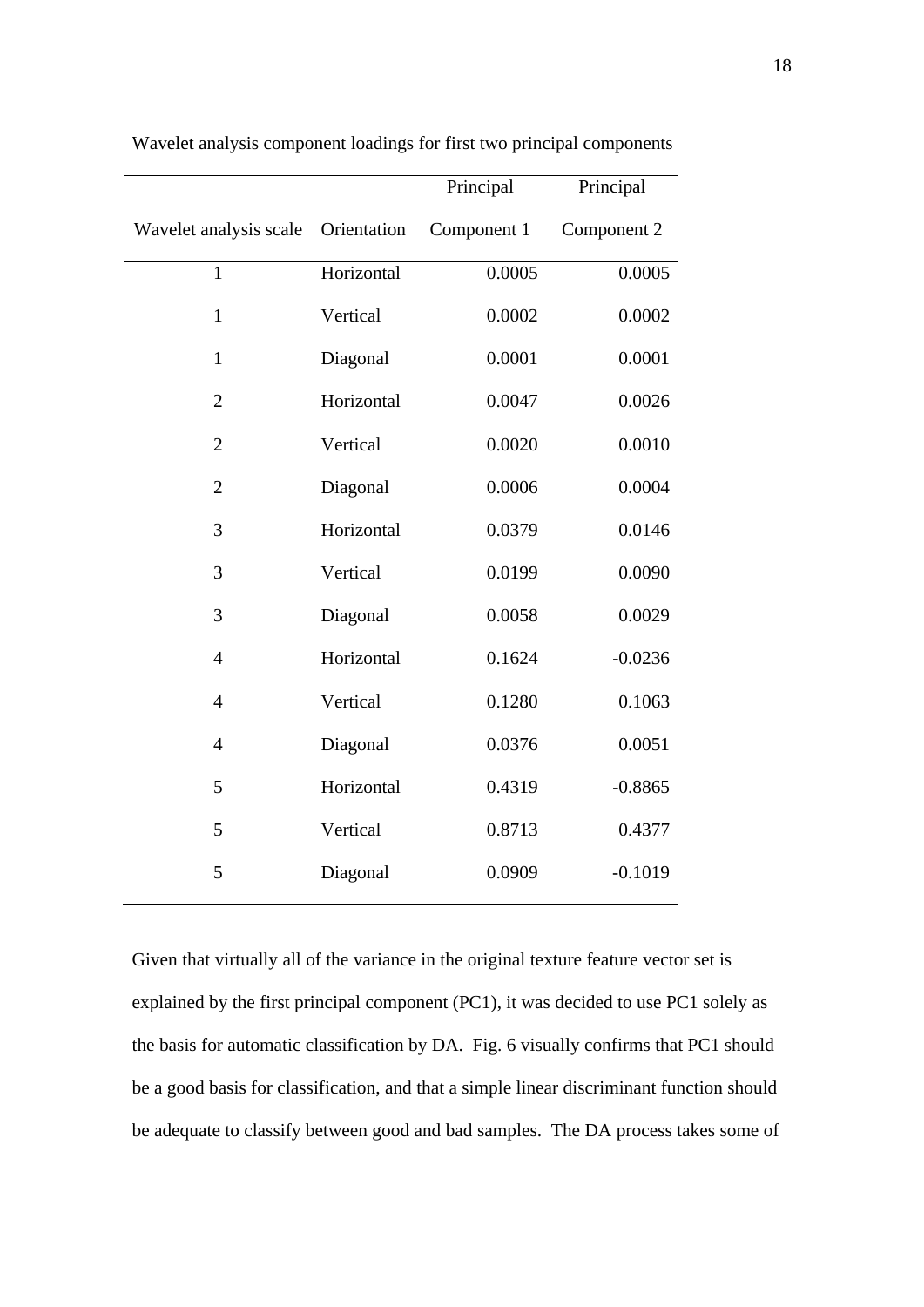the samples as a training set to develop a discriminant function, which forms the basis for automatic classification of subsequent samples from a similar population. The basic linear classification function in Matlab requires that the number of training samples be greater than the number of groups to classify. In this case, there are two classification groups (good and bad), so at least three training samples are required. It was decided to make the classification task as challenging as possible, and to use the minimum training sample size while retaining balance in the representation of the groups to be classified. This leads to a training set based on two good and two bad samples, with the balance of the 28 samples submitted for DA for classification.

To explore the performance of the DA, all combinations of two-from-sixteen (120) good and two-from-sixteen (120) bad training samples were constructed. The total number of unique training set combinations is  $14400 (= 120 \times 120)$ . In the 14400 trials, representing 403200 (14400x28) individual sample classification attempts, only four misclassifications of a single sample occurred – the remaining 403196 samples submitted for classification were correctly assigned to either good or bad. In all four occurrences of misclassification, the training set was constructed from samples at the extreme right edge of good and bad sample clusters in Fig. 6, placing the linear classification boundary on top of the sample circled in Fig. 6, which was the misclassified sample, being classified as good instead of bad. In the case presented here, all but the most extremely unrepresentative training sets resulted in 100 percent correct classification of all samples. To further explore the performance of the DA and its sensitivity to the size of the training set, all combinations of three-from-sixteen (560) good and three-from-sixteen (560) bad training samples were also constructed and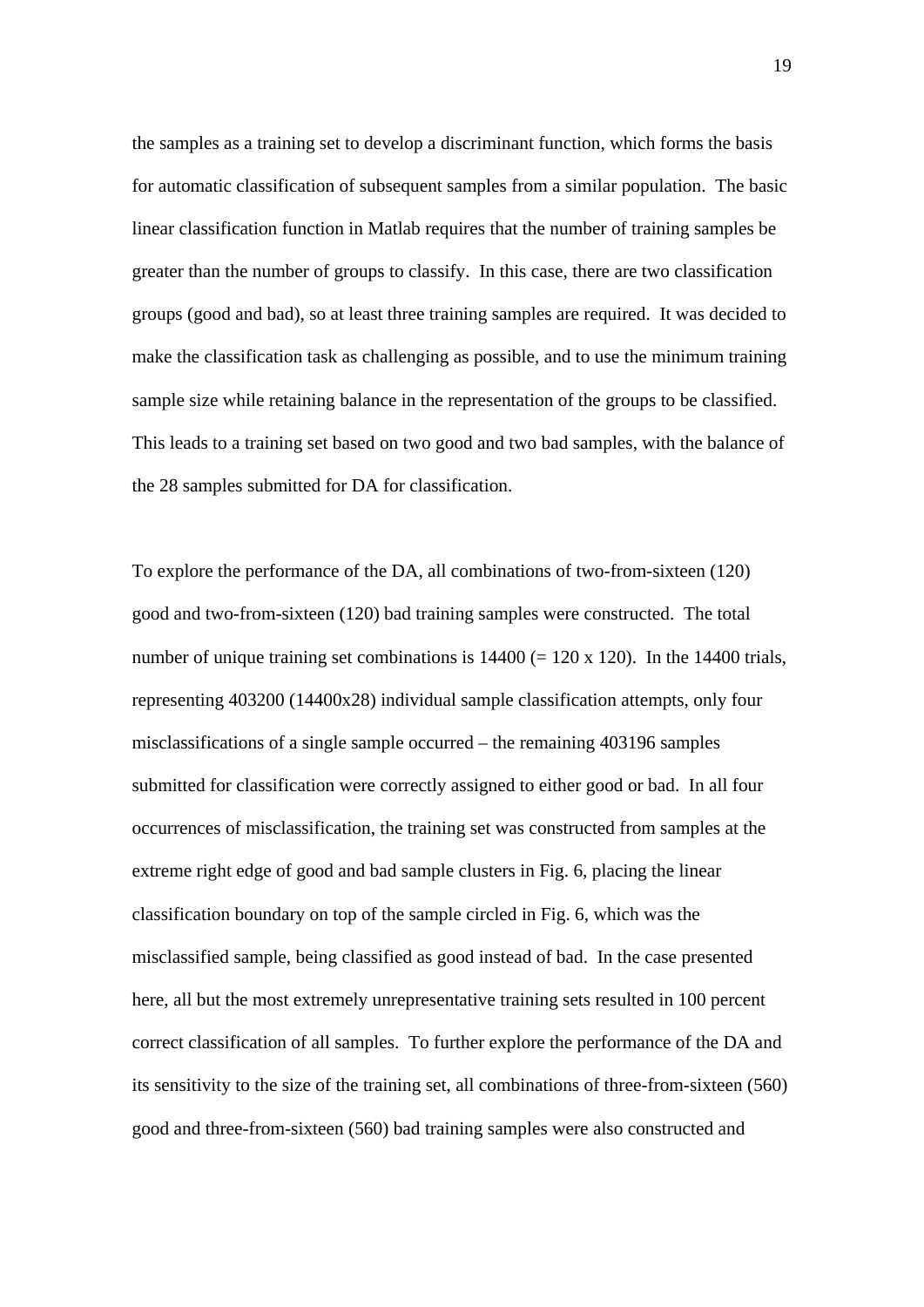tested. The total number of unique training set combinations is  $313600 (= 560 \times 560)$ . In the 313600 trials, representing 8153600 (313600x26) individual sample classification attempts, no misclassifications of a single sample occurred. Hence, with a modest proportion of the total sample set used for training, excellent DA classification is obtained.

While many applications for composites with visible surfaces involve painting, gel coating, lacquering or other coatings to hide the textile construction and/or improve the quality of the surface finish, this is not universally so. Techniques have been developed for the production of composites achieving high-quality surface finish with no coating at all [31]. As noted above, WTA has been successfully applied to the task characterisation of a wide range of engineering surfaces including metals, textiles and composites [12, 14-17]. Specifically in the case of visual assessment of the quality of composite surface finish, the ability of WTA to characterise surface texture in a way analogous to the human visual system holds great promise that it will work equally well applied to a range of composite surface finish types. The essential method of orthogonal decomposition of an image into separate planes containing the information relating to different scales and orientations present in the original image has the ability to isolate different types of visible surface flaws. This means that it is largely agnostic to the underlying composite construction (i.e., woven or non-woven), or even to whether it is a plain painted/coated surface. While the initial application presented here is based on the assessment of a composite with a woven construction and untreated surface, planned future work will include the objective assessment of graduations of finish quality for a range composite construction types and surface finishes.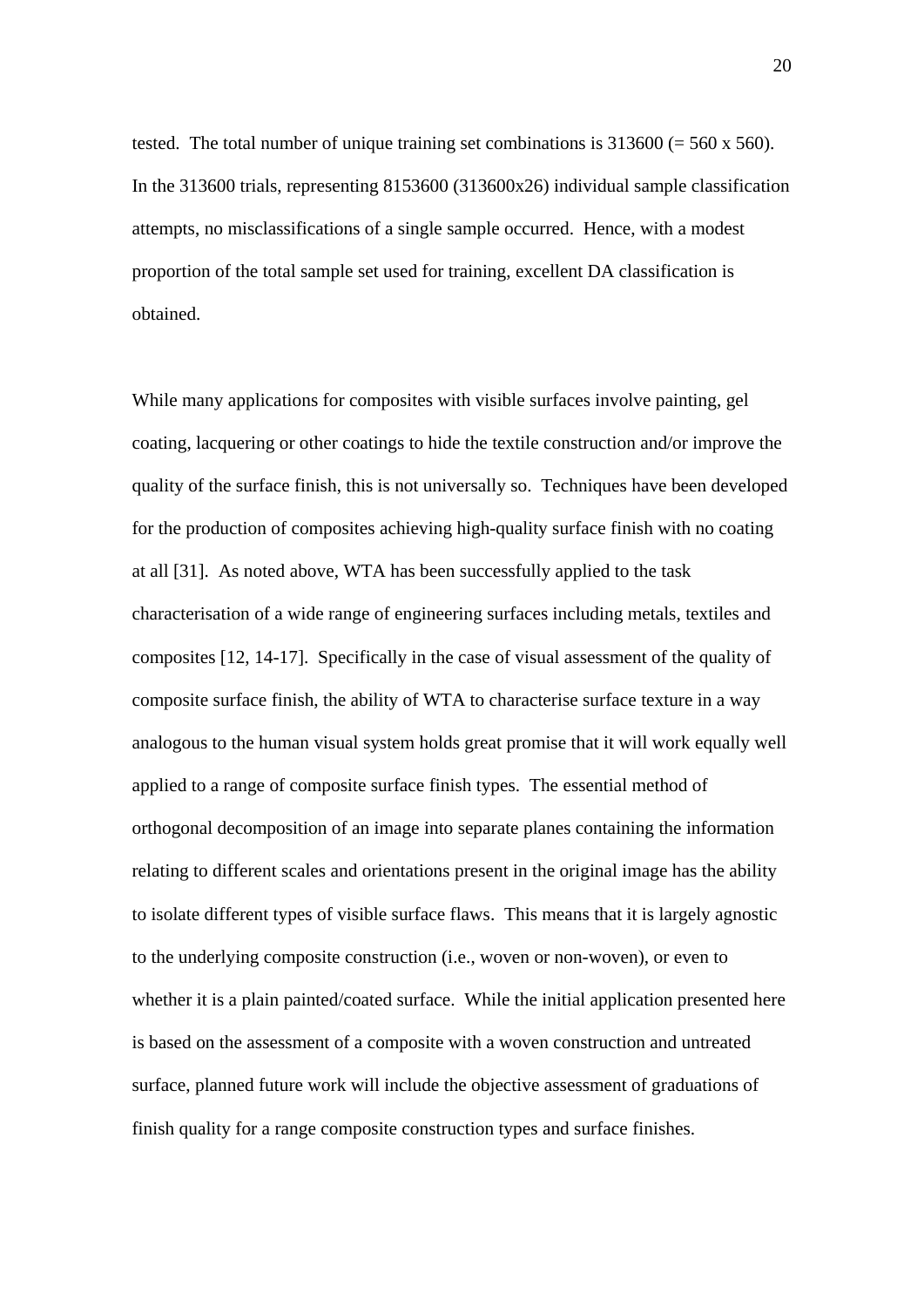## **4. Conclusions**

This paper describes the application of wavelet texture analysis (WTA) to the task of automatically classifying the surface finish properties of CFRP samples into two quality grades. WTA creates a rich visual texture representation of the sample, capturing image features at different scales and orientations, which, following dimensional reduction via principal components analysis, is used as an input for discriminant analysis using a simple linear classifier. Automatic classification was successful for all but four samples out of 14400 classification trial configurations, representing 403200 sample classification attempts. This work establishes the principle of WTA as a basis for automatic classification of CFRP surface finish. These initial results, plus prior experience in the related application of classification of textile surface finish into five grades using WTA, suggest that WTA can be a practical tool for composite material surface finish evaluation. Planned future work will extend the evaluation of the performance of WTA to the classification of sample surface finish into additional grades of quality.

#### **Acknowledgements**

The authors would like to thank Dr John Summerscales (University of Plymouth, UK) for his comments on a draft version of this paper.

#### **References**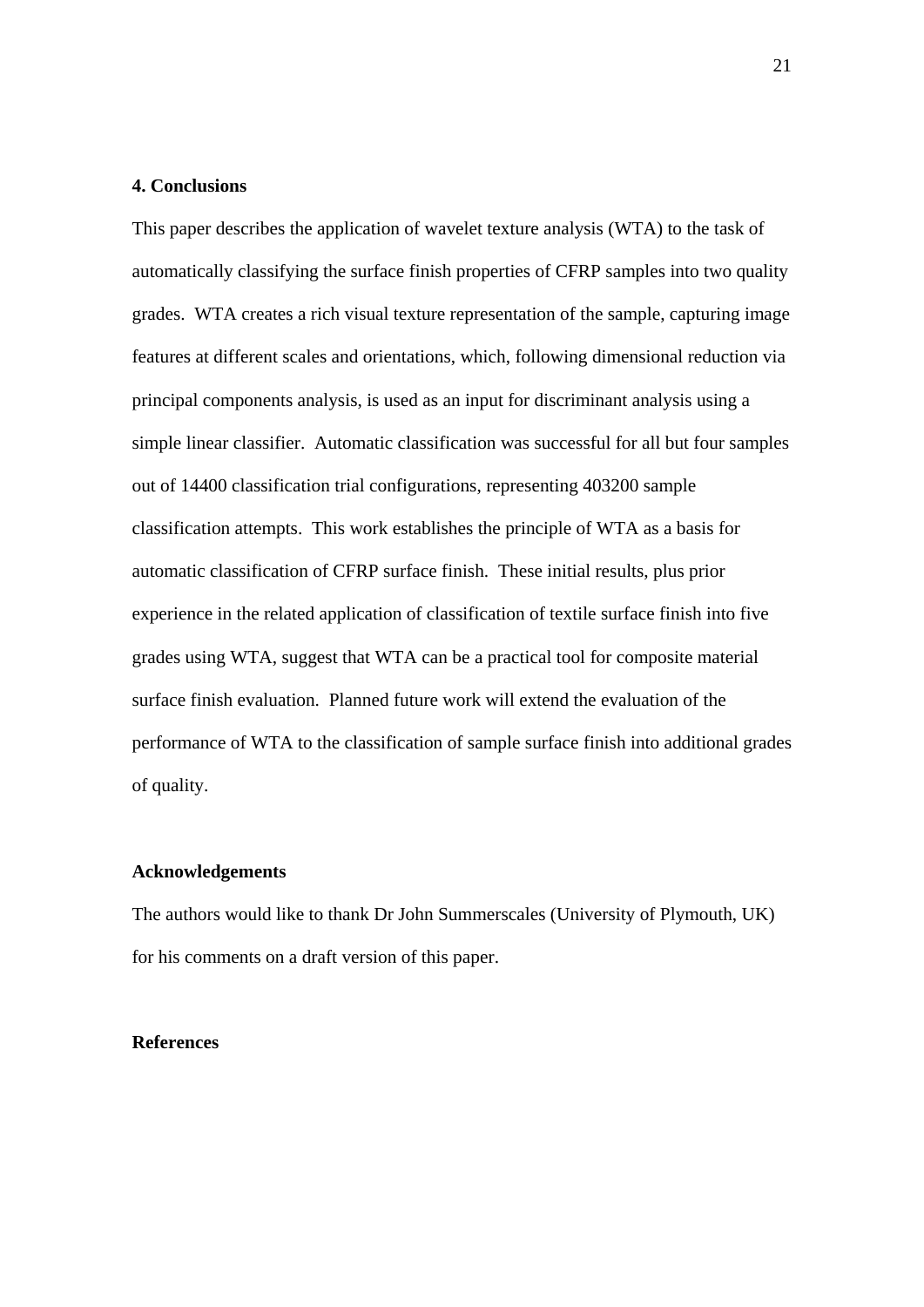- [1] Palardy G, Hubert P, Haider M, Lessard L. Optimization of RTM processing parameters for Class A surface finish. Composites Part B: Engineering. 2008;39(7- 8):1280-6.
- [2] Wood K. Taking Subjectivity Out of Class A Surface Evaluation. Composites Technology. 2008;14(4):67-70.
- [3] Summerscales J, Searle T. Low-pressure (vacuum infusion) techniques for moulding large composite structures. Proceedings of the Institution of Mechanical Engineers, Part L: Journal of Materials: Design and Applications. 2005;219(1):45-58.
- [4] Schubel PJ, Warrior NA, Kendall KN, Rudd CD. Characterisation of thermoset laminates for cosmetic automotive applications: Part I - Surface characterisation. Composites Part A: Applied Science and Manufacturing. 2006;37(10):1734-46.
- [5] Hu S, Hoa SV, Ganesan R. A New Evaluation Method for Surface Finish of Composite Automotive Panels Using Waveform Analysis. Journal of Composite Materials. 2009;43(8):843-75.
- [6] Herring ML, Mardel JI, Fox BL. The effect of material selection and manufacturing process on the surface finish of carbon fibre composites. Journal of Materials Processing Technology. 2010;210(6-7):926-40.
- [7] Sarma PMMS, Karunamoorthy L, Palanikumar K. Surface Roughness Parameters Evaluation in Machining GFRP Composites by PCD Tool using Digital Image Processing. Journal of Reinforced Plastics and Composites. 2009;28(13):1567-85.
- [8] Podsiadlo P, Stachowiak G. Multi-scale representation of tribological surfaces. Proceedings of the Institution of Mechanical Engineers, Part J: Journal of Engineering Tribology. 2002;216(6):463-79.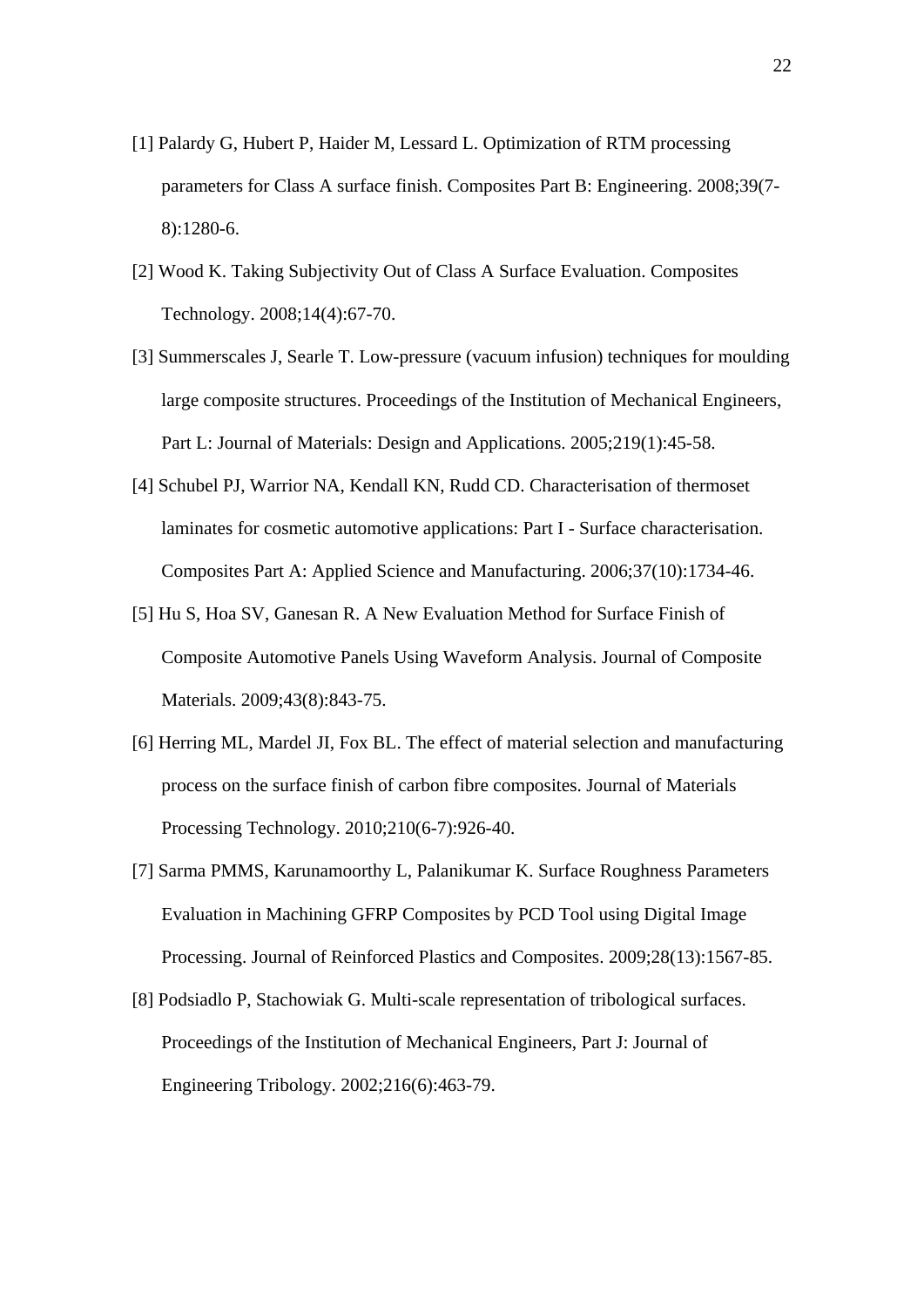- [9] Goa Y, Lu S, Tse S, O K. A Wavelet–Fractal-Based Approach for Composite Characterisation of Engineering Surfaces. The International Journal of Advanced Manufacturing Technology. 2002;20(12):925-30.
- [10] Landini G. Fractals in microscopy. Journal of Microscopy. 2011;241(1):1-8.
- [11] Pal S, Ghatak SK, De S, DasGupta S. Evaluation of surface roughness of a plasma treated polymeric membrane by wavelet analysis and quantification of its enhanced performance. Applied Surface Science. 2008;255(5, Part 1):2504-11.
- [12] Bharati MH, MacGregor JF. Image Texture Analysis: Methods and Comparisons. Chemometrics and Intelligent Laboratory Systems. 2004;72(1):57-71.
- [13] Chang SI, Ravathur JS. Computer Vision Based Non-contact Surface Roughness Assessment Using Wavelet Transform and Response Surface Methodology. Quality Engineering. 2005;17(3):435 - 51.
- [14] Palmer S, Zhang J, Wang X. New Methods for Objective Evaluation of Fabric Pilling by Frequency Domain Image Processing. Research Journal of Textile and Apparel. 2009;13(1):11-23.
- [15] Zhang J, Wang X, Palmer S. Performance of an objective fabric pilling evaluation method. Textile Research Journal. 2010;80(16):1648-57.
- [16] Gerasimov VV, Khandetsky VS, Gnoevoy SN. Research of probability characteristics in defect detection of composite materials using wavelet transform. In: Proceedings of The 8th International Conference of the Slovenian Society for Non-Destructive Testing. Portorož, Slovenia, Conference, Conference 2005. p. 209- 15.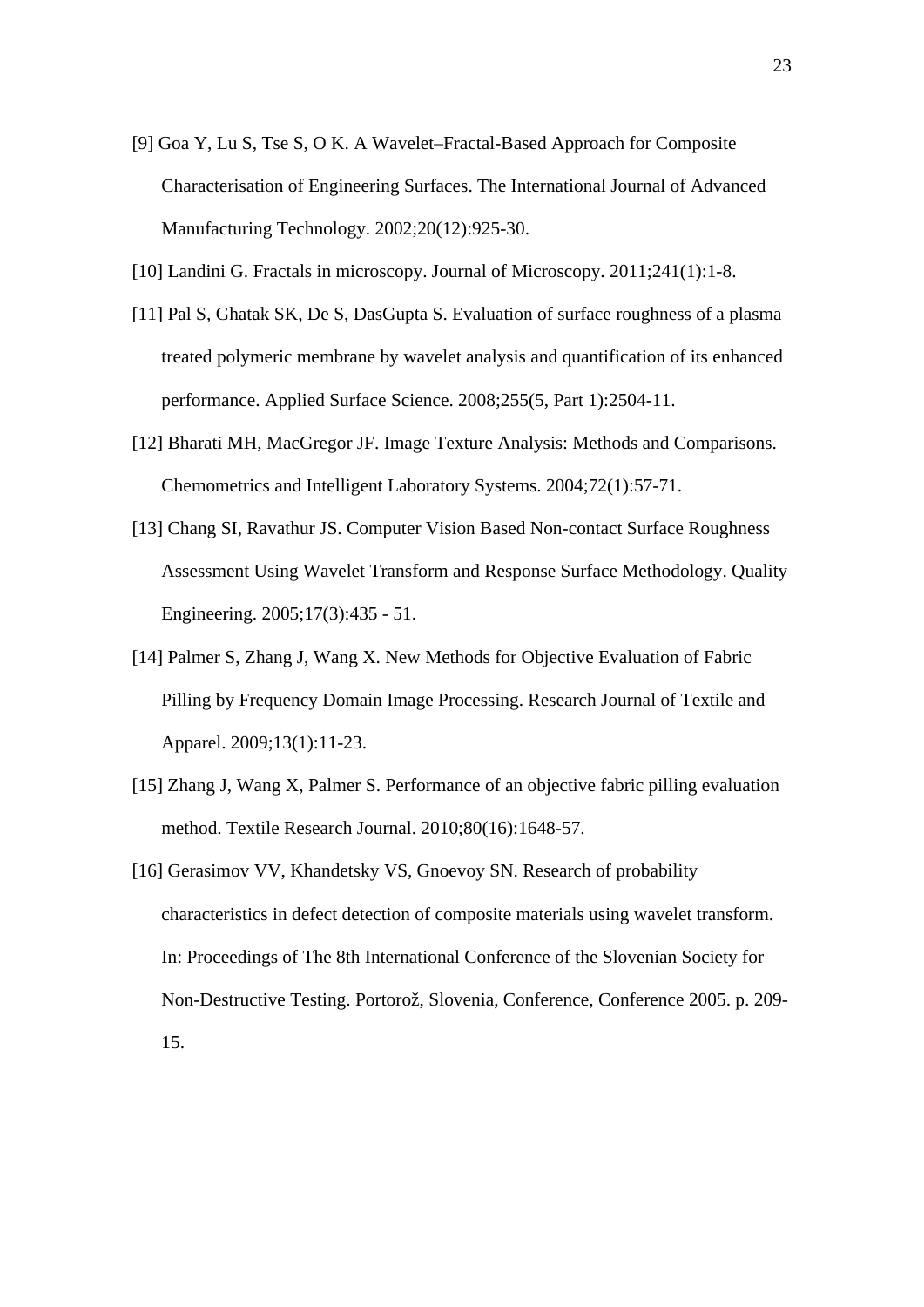- [17] Sarathi R, Sahu RK, Tanaka T. Understanding the hydrophobic characteristics of epoxy nanocomposites using wavelets and fractal technique. IEEE Transactions on Dielectrics and Electrical Insulation. 2008;15(1):178-86.
- [18] Sung D-U, Kim C-G, Hong C-S. Monitoring of impact damages in composite laminates using wavelet transform. Composites Part B: Engineering. 2002;33(1):35- 43.
- [19] Leavey CM, James MN, Summerscales J, Sutton R. Damage Detection in CFRP Using Wavelet Scale Correlation. In: Yiu-Wing M, Wohlbier F, Murch GE, editors. Materials Science Forum. Zurich: Trans Tech Publications Inc.; 2003. p. 211-8.
- [20] Daugman JG. Two-dimensional spectral analysis of cortical receptive field profiles. Vision Research. 1980;20(10):847-56.
- [21] Lindblad T, Kinser JM. Inherent features of wavelets and pulse coupled networks. IEEE Transactions on Neural Networks. 1999;10(3):607-14.
- [22] The MathWorks Inc. Matlab Version 7.7.0.471 (R2008b). The MathWorks Inc.; 2008.
- [23] Mallat S. A Wavelet Tour of Signal Processing. San Diego: Academic Press; 1998.
- [24] Leavey CM, James MN, Summerscales J, Sutton R. An introduction to wavelet transforms: a tutorial approach. Insight. 2003;45(5):344-53.
- [25] Hubbard BB. The World According to Wavelets. Wellesley, MA: A K Peters, Ltd.; 1996.
- [26] Percival DB, Walden AT. Wavelet Methods for Time Series Analysis. Cambridge, UK: Cambridge University Press; 2000.
- [27] Farge M. Wavelet Transforms and Their Applications to Turbulence. Annual Review of Fluid Mechanics. 1992;24:395-457.